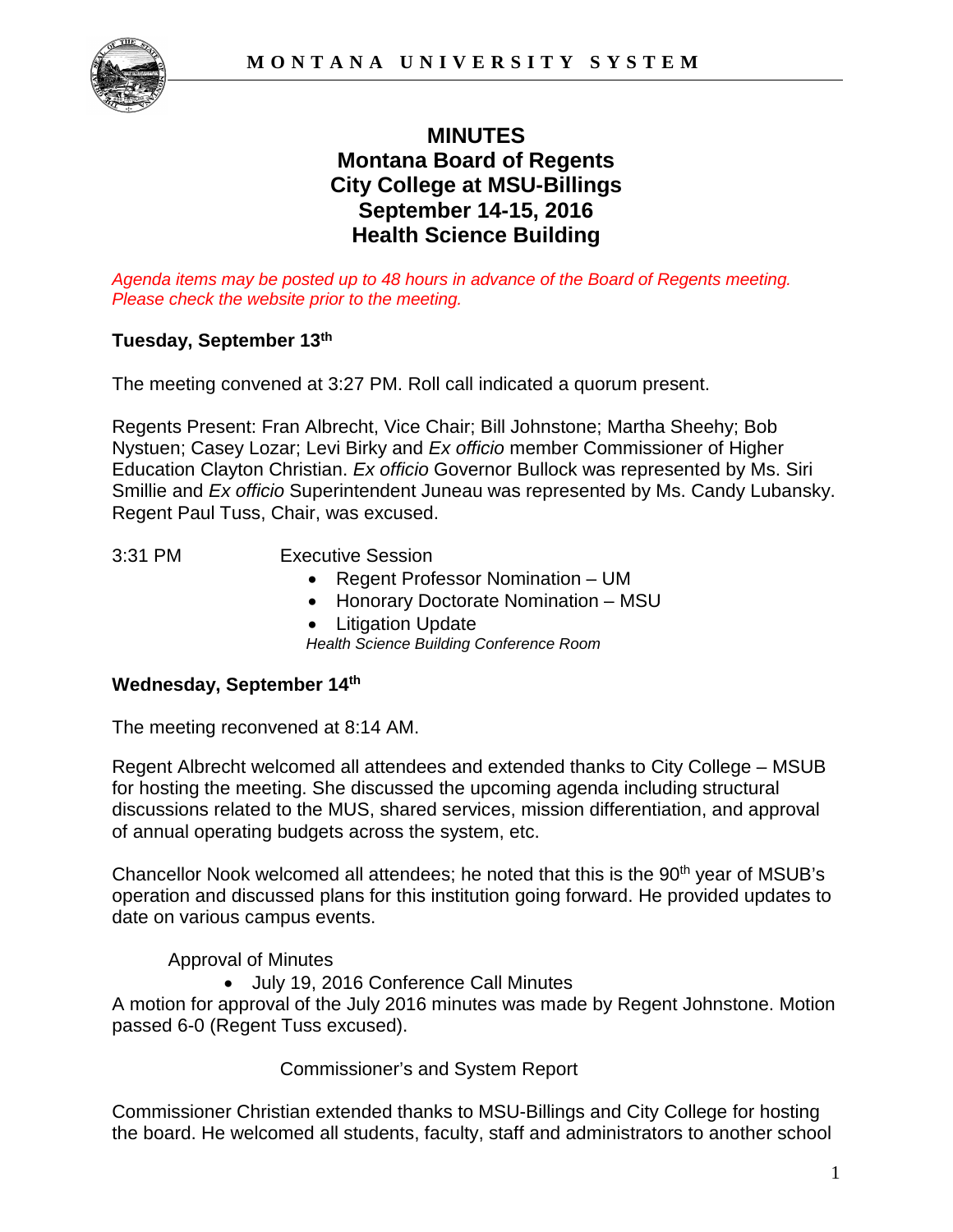

year. He discussed the importance of reviewing and approving the MUS operating budgets and the fiduciary responsibility of the board to effectively vet these budgets given the use of state taxpayer dollars. He noted discussion poised for the Board Planning portion of the meeting to review and discuss the current governance framework of the system and review what framework is best for the system to allow us to be most effective as a governing board in overseeing both the institutions, their missions, the students they serve and ultimately the right mix for state funding, tuition revenue and financial aid. He reiterated that this discussion is to review the current plan, similar to previous years and to evaluate how to better share services in order to be the most efficient system so we can continue to provide high quality education.

• Early Fall Enrollment Estimates

Deputy Commissioner for Planning & Analysis Tyler Trevor provided an update on early fall enrollment estimates. Mr. Trevor explained that the 15<sup>th</sup> day is used for these estimates because students must have their bills and fees paid by that time and some students leave or drop out within those first fifteen days; in addition, financial aid kicks in at this time. He stressed that he was uncomfortable with the accuracy of the data he's received to date, given that it isn't yet the 15<sup>th</sup> day of classes for all institutions across the system. He stated that the budgeted enrollment is slightly up from last year. He reported that operating budgets, which will presented for approval at this meeting, are driven by budgeted/projected FTE. He stated that as a system we have solid enrollment that aligns well with the campus budgets. He noted that the strength and validity of these budgets are backed, in part by enrollment. He clarified that final enrollment figures are considered truly final at the end of fall semester. Discussion followed.

- Campus Reports (Linked to agenda)
- Other

President Engstrom, President Cruzado, Dean Wolff and Chancellor Nook all made introductions, recognized, and welcomed new faculty and staff members on their campuses.

Board Planning: MUS Governance Framework

Deputy Commissioner Trevor presented the framework presentation before the board noting that the basics of mission differentiation, state appropriations and collaboration will serve as the structure for this discussion. This framework will assist in setting mission parameters for institutions by delineating broad expectations and attributes of institutions by defining mission parameters that distinguish the roles of the campuses in the MUS; creating a cohesive financing plan by aligning policies regarding appropriations to institutions, tuition, and student aid policies; treating different sectors differently, and how to operate efficiently through shared services. He went through each category: two year colleges, four year regional universities and flagship – research doctoral universities noting a detailed statement for each type of intuition noting their focus and areas of definition to ensure that they meet mission parameters and system expectations across the system. He reviewed the top ten degrees and certificates awarded by campuses/college type showing the differences across two-year colleges, four-year universities and flagship institutions.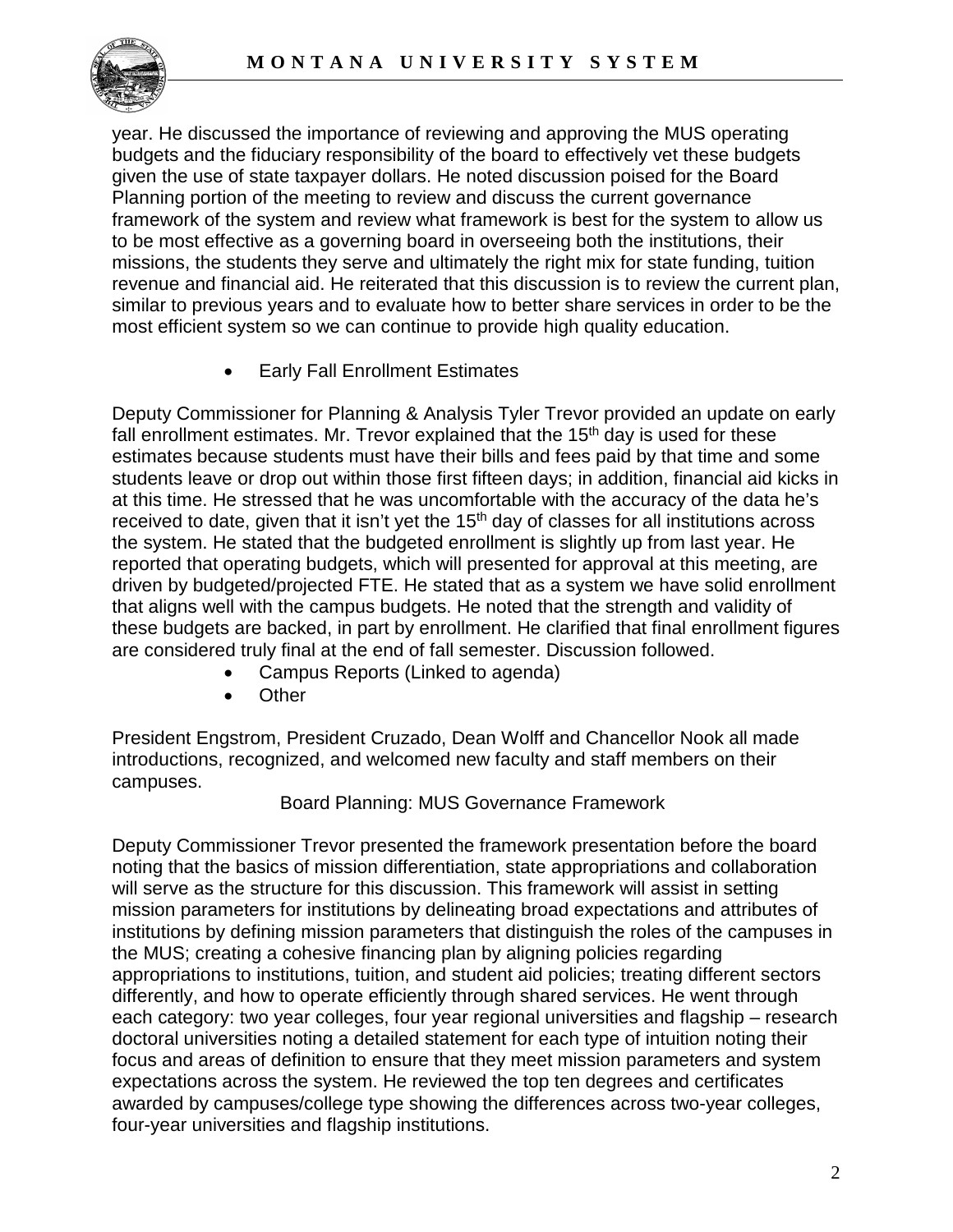

He then discussed state appropriations, specifically the allocation method. Currently we utilize a higher education financing model to connect the allocation methodology for state appropriations to tuition policy/principles and student financial aid in order to establish an effective policy lever for the Board and incentivize campuses to excel within their mission. He went through the current allocation methodology which includes: a lump sum appropriation from the legislature given to the BOR which uses a three year average of FTE over the past three years to determine distribution percentage per campus, these funds are then given to the Flagships to then disseminate down to other campuses across the system.

Mr. Trevor discussed tuition building blocks specifically the institution requirement (cost of education) less state appropriations which equates to required tuition revenue. Commissioner Christian added that this discussion isn't focused on setting tuition but addressing the fact that there are currently insufficient guiding principles or framework to assist in designing an efficient affordable system to compare to other states. Mr. Trevor presented the tuition and fees for resident undergraduate full-time students at two-year colleges, four-year regional universities and flagship, research doctoral institutions compared to the WICHE regional average. He then discussed a ten year comparison to WICHE averages for regional tuition and fees. He discussed financial aid, specifically need-based aid and merit-based aid as well as the types of financial aid awarded including grants, scholarships, waivers and work study. He compared Montana to other states, noting that MUS falls far behind the average of state-funded need-based aid. He detailed the average amount of financial aid received by each student over time as well as evaluating net price in comparison to regional averages.

He discussed shared services, noting the need for collaborative efforts between MUS campuses and the system office to pursue and achieve system-wide efficiencies. Initial Goals include: improve service to constituents, Leverage campus and employee expertise, Improve compliance and financial, operational controls, Utilize economies of scale to lower costs and improve efficiencies, Establish more efficient and standardized processes, Maintain location of expertise and processing of work on or near one or more MUS campuses. Make resource neutral or cost saving changes, Avoid duplication of efforts and Measure results. Action steps going forward include:

- Mission Differentiation Define mission parameters for each category of campus in the MUS
- State Appropriation Allocation Methodology Consider alternative methods that incorporate variations in program costs, size, and mission AND take into the consideration the total cost of education
- Tuition Reaffirm and enhance tuition principles; connect principles to quantitative benchmarks and take into the consideration the total cost of education
- Financial Aid Strive to better connect financial aid to student need, based on campus type/mission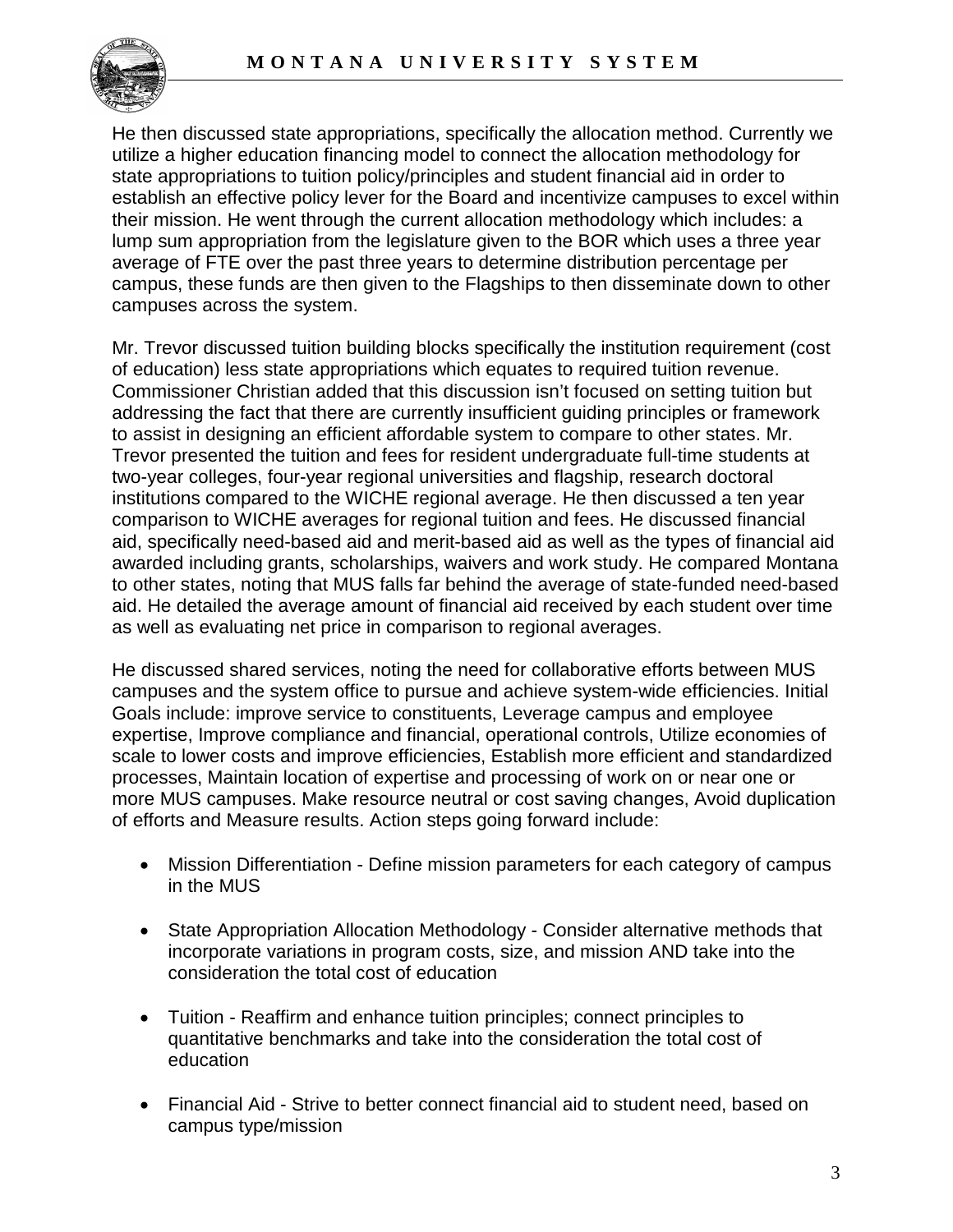

• Collaboration - Adopt a Shared Services Initiative that annually identifies new services to be evaluated in order to achieve greater efficiencies and low operating costs

Commissioner Christian summarized that currently there isn't a lot of guidance or parameters in place to help guide and support the board on the decisions they are asked to make. He stated that he believed this proposed framework does just that; discussion followed.

## Remarks by Governor Bullock (or Designee)

Ms. Siri Smillie, Education and Policy Advisor, provided an update on behalf of the Governor's Office. She updated attendees on the recent back to school tour Governor Bullock led, as well as the continued focus on dual enrollment, infrastructure, early childhood education and broadband/internet connectivity for 21st century classrooms. She provided updates related to the Montana Preschool Development Grant and Main Street Montana. She reminded attendees of the upcoming Beyond the Classroom Symposium lead by Governor Bullock later this month at Montana-Tech in Butte. Discussion followed.

### Remarks by Superintendent Juneau (or Designee)

Ms. Candy Lubanksy of OPI provided an update to the Board on behalf of the Office of Public Instruction. She discussed the reauthorization of the Every Student Succeeds Act, ESSA, and discussed the differences compared to the No Child Left Behind Act, and moving forward with implementation. OPI will continue to conduct statewide assessments in grades 3-8<sup>th</sup> and in high school. She noted that the Smarter Balance Scores have been released in addition to ACT scores which are also slightly up from last year. She noted that College Application week is coming up and discussed the success of this event in previous years. Discussion followed.

### Building a Better Billings for Eastern Montana and Beyond

Several of Billing's leaders provided an update to the Board about what's going on within the Billings community. Mr. John Brewer, President and CEO of the Billings Chamber of Commerce; Mr. Steve Arveschoug, President and CEO of Big Sky Economic Development; and Ms. Lisa Harmon, Downtown Billings Alliance President discussed redefining partnership and collaboration efforts related to MSU-Billings. Ms. Harmon noted efforts to date within Billings to help build a better Billings for Eastern Montana and Beyond. These efforts include: Battle of the Plans, Harvest fest, Public Art and many more. She discussed the involvement that these events provide for the community, local businesses and students alike across the community. Mr. Aveschoug discussed the enthusiasm and great partnership associated with MSU-Billings. He provided a brief update on the Billings economy, where it's headed forward and how that relates back to the partnerships with MSU-Billings. He discussed workforce development and Billings work goals which include collaboration, resources for business, aligning education with workforce demand and talent attraction and retention. Mr. Brewer discussed the high number of local businesses and high number of people they employ across Billings. He stated that Billings places 6<sup>th</sup> in the state as an aging population noting the likely increase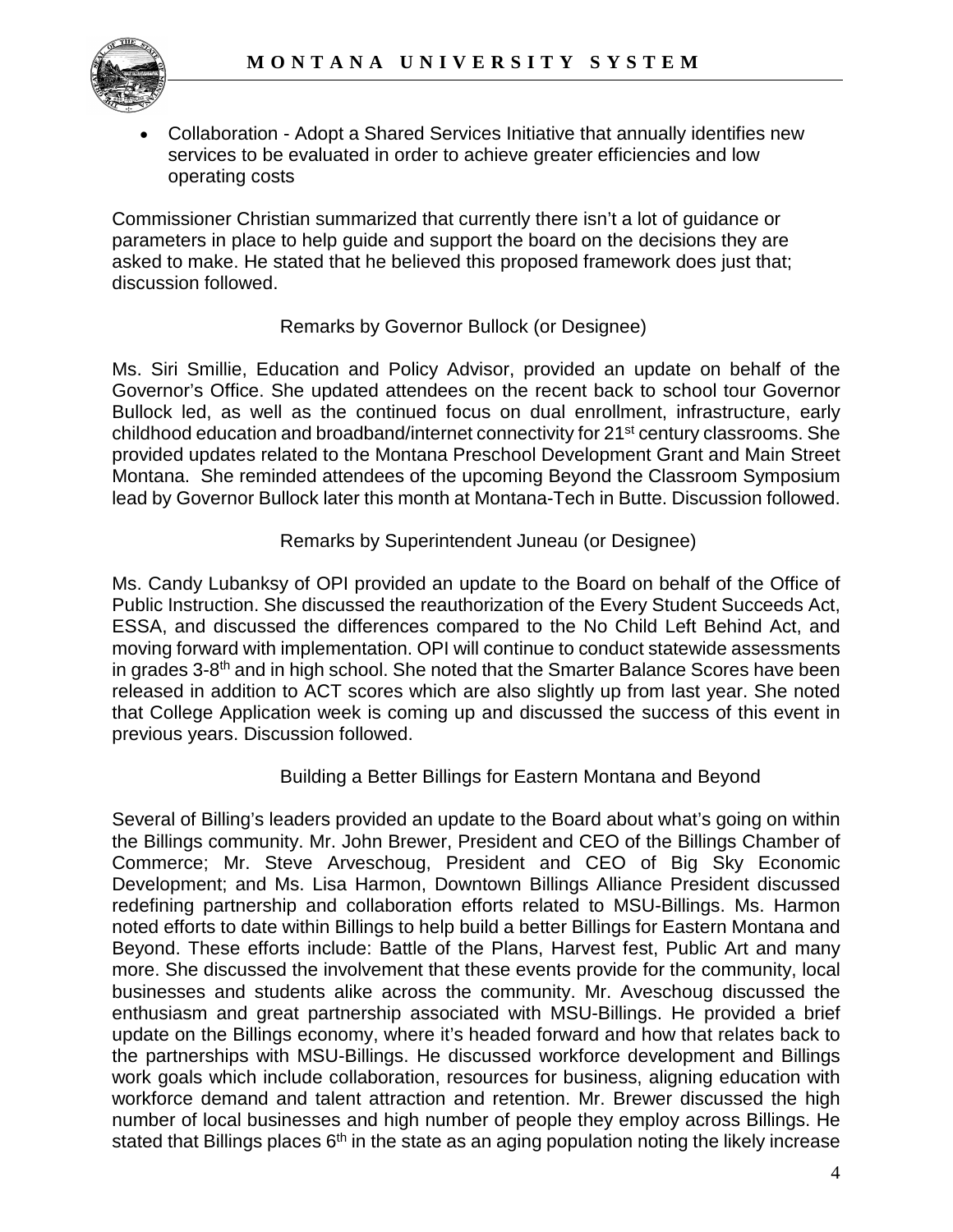

in this trend. He compared Billings to other cities of similar size, economic properties etc. and discussed how they have inspired various projects undertakings in Billings including peer-mentoring projects, community initiatives like Billings Now and others. Discussion followed.

Two-Year and Community College Committee

### **INFORMATION**

a. Fall 2016 Co-requisite Summit *Attachment #1 | Attachment #2*

Deputy Commissioner for Academic and Student Affairs John Cech and MSU Interim Provost Bob Mokwa discussed the efforts to date related to math pathways in Montana. Dr. Cech noted that this program is a complimentary program of implementing corequisite remediation models. Interim Provost Mokwa noted that at the May BOR meeting a presentation was made about this initiative to the Board to establish a sense of urgency and help develop the need for this approach within Montana. He discussed the timeline to date and plans to develop recommendations related to this effort. He noted that the overall goal is to have full-scale implementation across the system by the Spring 2018. Discussion followed.

b. Dawson Community College Update

President Scott Mickelsen of Dawson Community College and Chairman Chad Knudson provided an update to the Board. They noted that all warnings from Northwest Accreditation Agency have been removed; communication with North West continues on a regular basis. They noted the timeline for a 2017 spring report, and state that a draft report will be completed by 12/31/2016. A series of listening sessions were conducted with faculty, staff and several community organization in order to get a feel for expectations of the College and better identify areas in need of improvements. They provided an update on new hires over the last year and noted that they still have a few more positions to fill. They provided updates related to the Foundation, including revamped MOU with DCC Foundation and DCC, increased communications and combined meetings and completion of a new strategic plan that aligns goals of DCC's strategic plan and focuses on improving community support and capitalizing on alumni relations. In summary they noted the increase in on-campus and online enrollment, increase in quality of academic programs, increase in certificate competitions,, improved labor relations grievances, clean audit for FY 2015, increased attendance at sporting events and student activities, increased local support from business and industry to create new programs, non-credit offerings and services to students.

c. Billings/Miles City Dual Credit Pilot *Attachment #1 | Attachment #2*

Dr. Bob Hoar, Provost of MSU-Billings; President Stacy Klippenstein, MCC; and Ms. Jessie Dufner; Vice President of Enrollment and Student Success MCC, presented an update on the new three-year pilot program at MCC. This pilot program will make dual enrollment credits free for high school students enrolled at Custer County District High School (CCDHS) and Sidney High School (SHS). Dual enrollment courses, also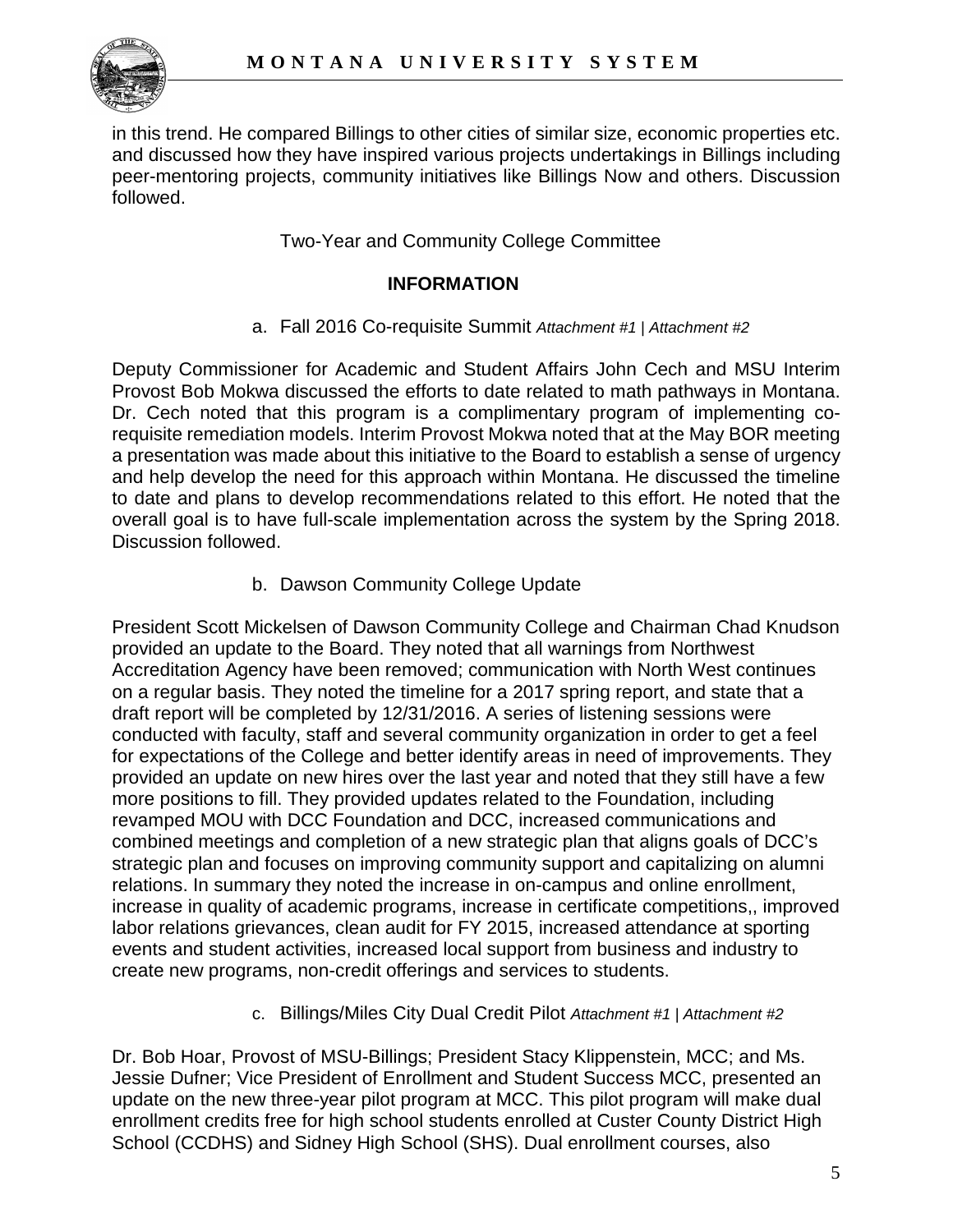

referred to as concurrent enrollment courses, are approved high school classes taught by master's-prepared high school teachers that have been vetted by the College for alignment with college course outcomes. If high school students are enrolled in the high school courses approved for dual enrollment, they can complete a dual enrollment application and receive college credit for the course. They are working with faculty to design a 9 credit option to keep teachers certified in order to continue to offer dual enrollment courses to maintain and foster continued growth. President Klippenstein discussed the five year plan focusing on metrics, further expansion, and continued growth. Ms. Dufner discussed the specifics related to the program and further expansion to Sidney High School. Discussion followed.

d. Workforce Development Initiatives

Dr. Kirk Lacy and Dean Shannon O'Brien of Missoula College, presented an update to the Board on workforce development initiatives. Dr. Lacy stated that efforts continue between agencies to align workforce education throughout the state. He noted that similar to the presentation in May of this year, they will be presenting a similar systemwide analysis for the entire MUS that focuses on a gap analysis related to enrollment figures tied with every academic program being offered in the state and how they match up with workforce needs statewide, at the upcoming November meeting. Efforts continue with apprenticeship programs, working with military service branches and prior learning assessment council. Dean O'Brien provided an update on benefits of going through this process, she stated that the data is making a real difference in relation to recruitment, retention and for beginning conversations with employers. Next steps include, continued use of this as a recruitment tool, working together as system, reaching out to all levels of the University System to build upon the base of programs and partnerships with employers but to help expand these opportunities. Discussion followed.

Administrative, Budget, & Audit Oversight Committee

# **CONSENT**

- a. Montana Family Education Savings Program Bank Plan Product Enhancements; OCHE *ITEM 172-102-R0916*
- b. Authorization to Enter Lease Arrangement with Missoula Urban Transportation District for Construction and Operation of Bus Shelter; UM-Missoula *ITEM 172-1015-R0916 | Attachment #1 | Attachment #2*
- c. Authorization to Enter into an Off Campus Classroom Lease; Gallatin College-MSU *ITEM 172-2001-R0916*
- d. Authorization to Execute a Lease for Montana Public Broadcasting Service; MSU *ITEM 172-2005-R0916*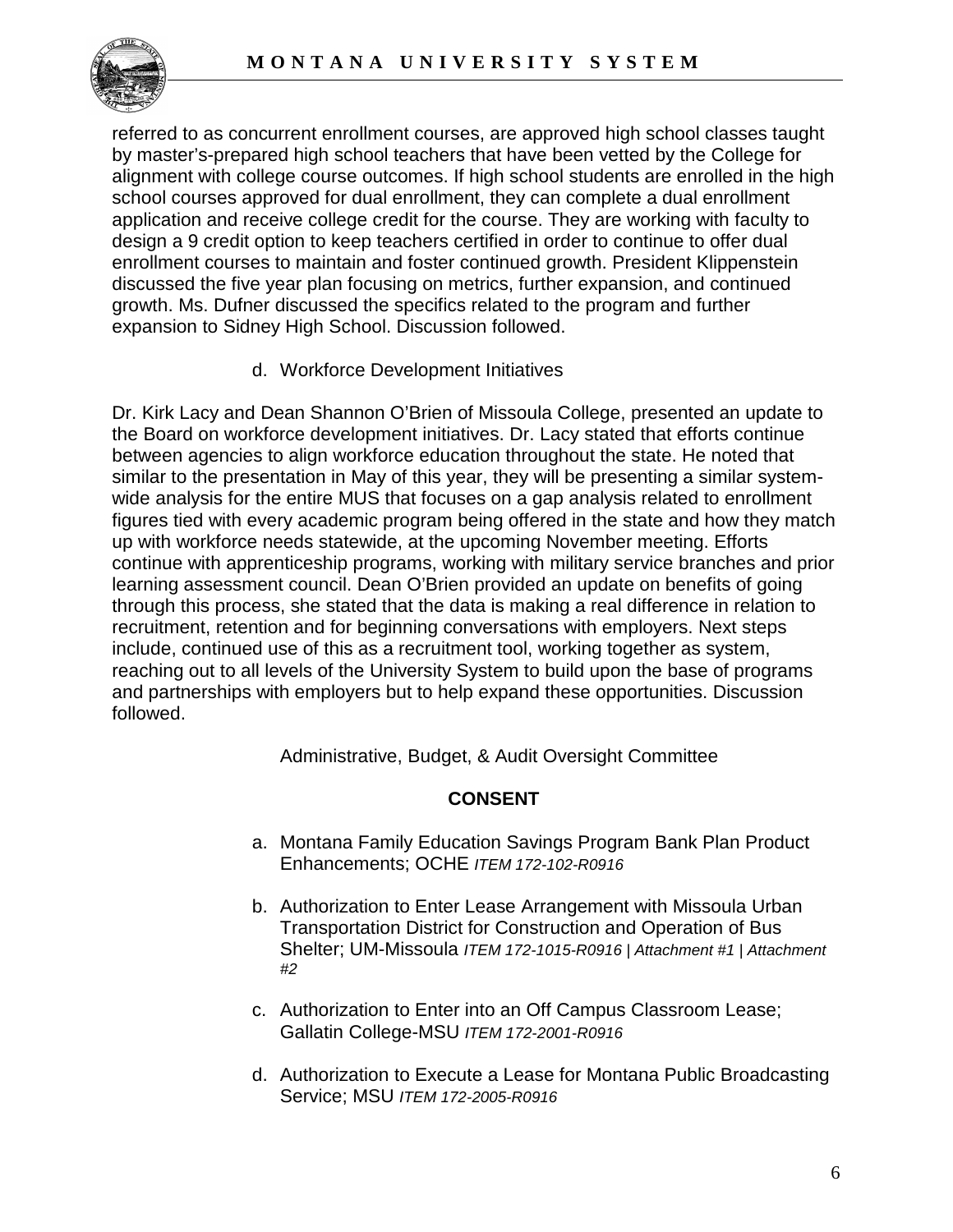

# **ACTION**

Budget Presentation & Discussion – Trevor/Jensen/Christian

- a. FY 2017 Operating Budgets; OCHE *ITEM 172-103-R0916*
	- All Funds Summary
	- MUS Operating Budgets System Information and Campus Specific Information

Deputy Commissioner for Fiscal Affairs Chuck Jensen, provided a brief overview and history related to the operating budgets. Deputy Commissioner Trevor discussed the MUS System Initiatives and timeline, budget profile, operating budget metrics and campus-level analysis. He recapped the three main areas of the strategic plan and reviewed the history of system initiatives over the past 20 years. He reviewed the All Funds Budget for FY17 for the MUS noting that the current unrestricted funds portion which includes tuition and state appropriated funds. Deputy Commissioner Jensen reviewed the \$1.43 Billion budget, the majority of which are current unrestricted funds. Discussion followed. Deputy Commissioner Trevor reviewed state appropriations going back to 1992 discussing the flat funding era and tuition freeze era. He then discussed tuition revenue specifically resident and non-tuition revenue, noting growth in nonresident tuition numbers. He reviewed the current unrestricted funds noting that revenue continued to grow during the tuition freeze era, by 49% with about 50% coming from tuition and 50% coming from state appropriations. He discussed current unrestricted funds per student FTE noting the increase in state support seen between 2007 – 2017. Commissioner Christian spoke to the overall efficiency and benefits associated with the tuition freeze era acknowledged the Governor and legislative support during this time.

Mr. Trevor summarized that the current unrestricted funds for Ed Units comprise 35% of the total budget. He discussed the two funding areas, flat/declining era and tuition freeze era, specifically noting that the flat/declining era was marked by increased tuition revenue. Tuition revenue, due to increased enrollment and non-resident tuition, still increased by 50% in tuition freeze era. Non-resident tuition, as a percentage of total tuition revenue, increased from 41% in 2005 to 55% in 2016 (budgeted for 57% in 2017). State percentage share has dropped from 76% in 1992 to 40% in 2016. When taking into consideration inflation, as well as, resident and non-resident tuition and enrollment; the tuition freeze era recorded the highest level of educational revenue. Mr. Trevor then made comparisons across the national level noting that Montana rates 37<sup>th</sup> for educational appropriations; ranks  $30<sup>th</sup>$  on the national level for net tuition revenue per FTE and 49<sup>th</sup> nationally for total current unrestricted revenue per FTE. He discussed Montana's standing, below average, on the state index for funding per student. Discussion followed.

Mr. Trevor then discussed fiscal year enrollment noting that enrollment in the MUS declined by 778 student FTE from FY 2015 to FY 2016. He also noted that enrollment has grown by approximately 2,500 FTE (7%) over the past ten years. He discussed fiscal year student FTE by residency; then discussed the system aggregate for current unrestricted revenue noting a 3% increase from FY 2016 per student. He discussed expenditures by program noting the program categories they are budgeted for and the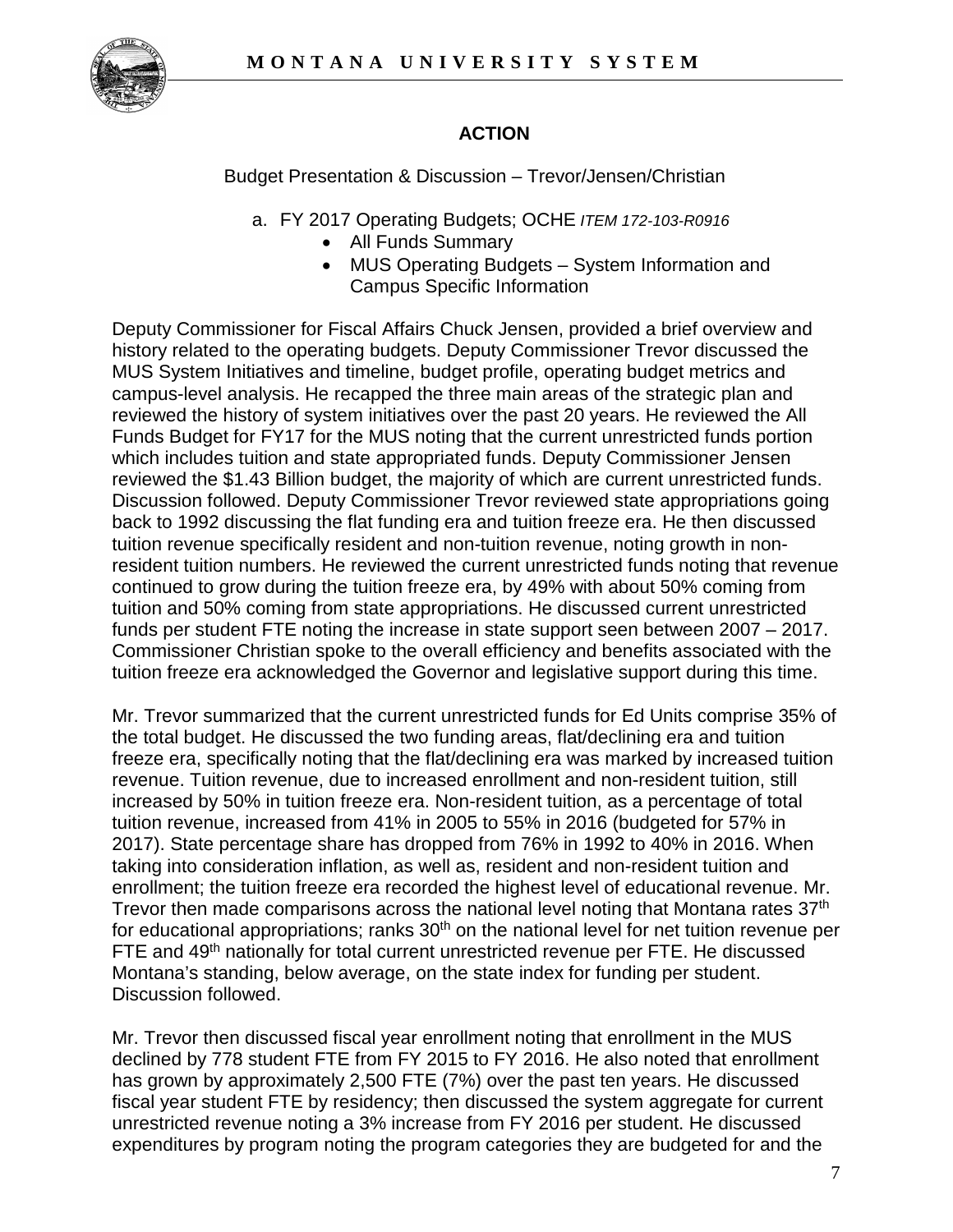

goals that have been set for such as 50% of budget being expended in instruction (faculty/staff). He reviewed instructional expenditures, waivers and scholarships, as well as, student to faculty/staff ratios for campuses, agencies and community colleges.

In summary with regards to enrollment, we are budgeting for a decline in resident students (= 649 FTE) and growth in non-residents (= 374 FTE), -0.8% overall. For current unrestricted revenue the FY17 budget increases expenditures by 3% over FY16 (+\$15M)…roughly the same as the previous budget; approximately 40% of the growth comes from state appropriations and 60% from tuition. Expenditures per FTE show budgeting for 4% increase in expenditures per student FTE (growing from \$13,353 in FY15 to \$13,949); expenditures by program (based on gross tuition) show a percentage change related to instruction with a decline from 54% in 1995, to 49% in 2015, budgeting for 51%. The percentage of waivers/scholarships increased from 4% in 1995, to 9% in 2017. Instructional expenditures show instructional spending per student FTE has increased steadily since FY 2011; FY 17 budget is \$7,051 per student, almost \$2000 per student more since 2011. The FY 2017 budget looks to increase funds dedicated to Instruction by 6% (+ \$13M), almost all of the increase in current unrestricted going to Instruction. Waivers & scholarships are budgeted to increase by 1%, (+\$400,000), representing 9% of total expenditures for the 6th consecutive year. Non-resident (non-athletic) waivers comprise 40% of the total and account for almost ½ of the growth in waivers over the past five years. A statute limiting non-resident waivers to no more than 2% of enrollment was removed by legislation in the 2015 session. Faculty & staff ratios in the FY 2017 budget propose a 4% increase in faculty and 4% classified staff. System-wide student to faculty ratio is budgeted for 17 to 1. Discussion followed. Deputy Commissioner Jensen provided detail by campus, noting changes to enrollment, faculty increases/decreases and student to faculty ratios. Discussion followed.

> b. Authorization to Design a New Academic Building Addition to the Phyllis J. Washington Education Center; UM-Missoula *ITEM 172- 1004-R0916*

UM Vice President of Finance Mike Reid, presented the request consistent with the provisions of BOR Policy 1003.7, for the Board of Regents to authorize the University of Montana-Missoula to proceed with \$1,600,000 in planning and design services for a new academic building addition to the Phyllis J. Washington Education Center. Discussion followed.

> c. Authorization to Move Metal Building to Montana Tech and Construct an Underground Mine Education Center; MT-Tech *ITEM 172-1501-R0916 | Attachment #1 | Attachment #2*

Chancellor Blackketter of Montana Tech, presented this request consistent with provisions of the Board of Regents Policy 1003.7, for the Board of Regents to authorize Montana Tech to accept two metal buildings from Butte Silver Bow County and reconstruct one of the metal buildings at the underground mine site. This authorization is for an amount not to exceed \$400,000.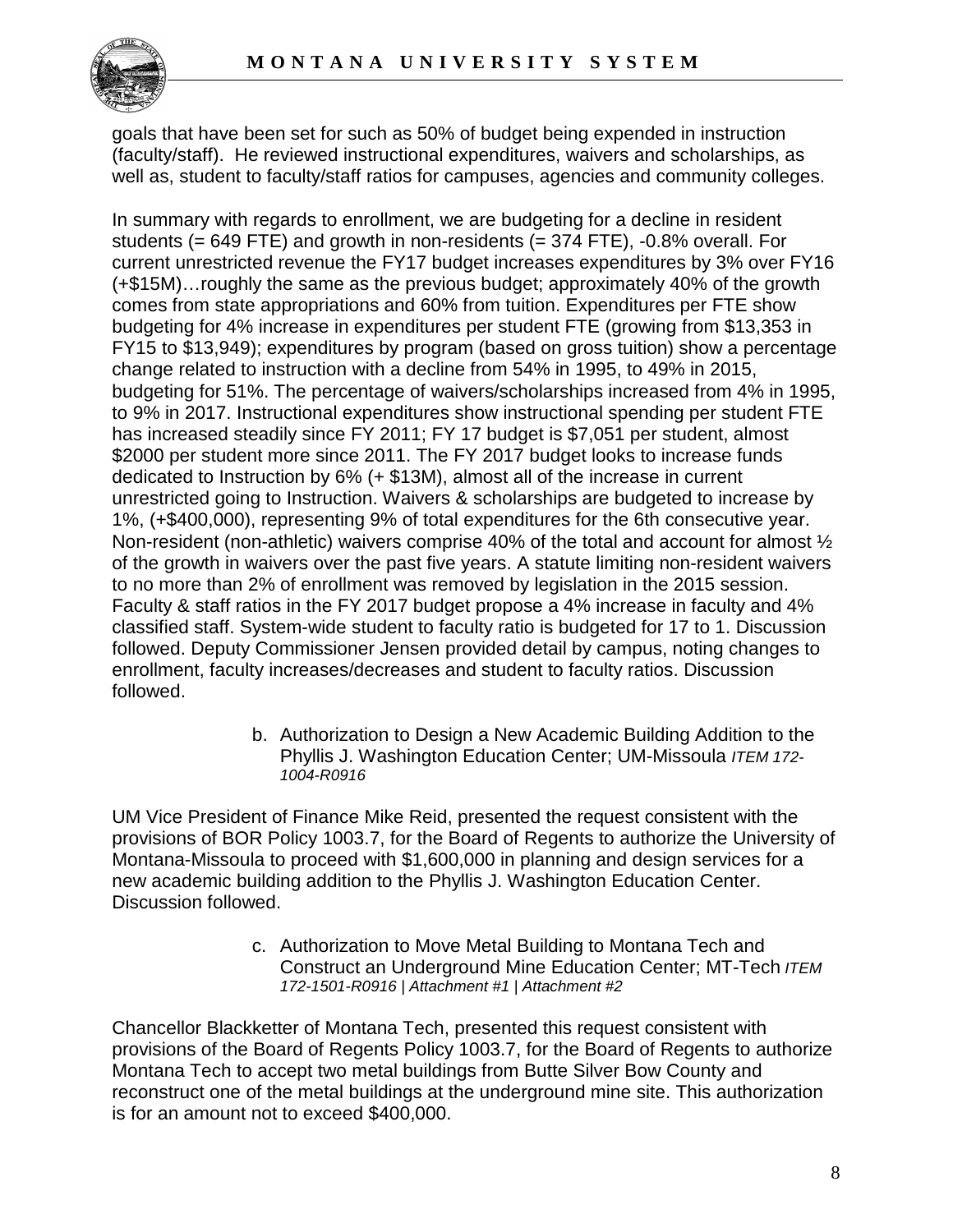

d. Authorization to Proceed to Construction Design Phase and Increase Expenditure Authority on the Living Learning Center Facility; MT-Tech *ITEM 172-1502-R0916 | Attachment #1*

Chancellor Blackketter of Montana Tech, presented this request consistent with the provisions of MCA 20-25-302, and Regents Policy 1003.7, for the Board of Regents to authorize Montana Tech to expand the planning and design process of the previously approved Living Learning Center to the construction design phase, and to increase expenditure authority from \$500,000 to \$1,900,000 total, or \$1,400,000 additional. Auxiliary funds and private funds will fund this project. Allocation of costs will be made based on the design size allocated to each component of the Living Learning Center (LLC). As of today the allocation of requested expenditure authority is \$570,000 private funds, and \$1,330,000 auxiliary funds. Discussion followed.

> e. Authorization to Construct, Maintain, Repair and Replace New and Existing Parking, Street and Access Facilities; MSU-Bozeman *ITEM 172-2002-R0916 | Attachment #1*

MSU Vice President of Finance Terry Leist, presented this request consistent with the provisions of MCA-18-2-102 (2)(b), for the Board of Regents of Higher Education to authorize Montana State University to construct, maintain, repair and replace new and existing parking, street and access facilities at MSU. This request is for a total of \$2,500,000.

> f. Authorization to Construct New Dining Hall; MSU-Bozeman *ITEM 172-2003-R0916 | Attachment #1*

MSU Vice President of Finance Terry Leist, presented this request consistent with the provisions of MCA-18-2-102(2)(b), for the Board of Regents of Higher Education to authorize Montana State University to expand authority to construct a New Dining Hall facility at MSU. This item increases existing authority by \$2,600,000. Discussion followed.

> g. Authorization to Program and Design the Romney Hall Renovation; MSU-Bozeman *ITEM 172-2004-R0916 | Attachment #1*

MSU Vice President of Finance Terry Leist, presented this request consistent with provisions of MCA 20-25-302(6) and BOR Policy 1003.7, for the Board of Regents to authorize Montana State University to proceed with programming and design services only for Romney Hall on the MSU Bozeman Campus. This authorization is for up to \$1,700,000. Discussion followed.

> h. Authorization to Proceed with an Energy Performance Contract for the Replacement of the Strand Union Building Chiller System; MSU-Bozeman *ITEM 172-2006-R0916 | Attachment #1*

MSU Vice President of Finance Terry Leist, presented this request consistent with provisions of MCA 90-4-1114(1) and BOR Policy 1003.7, for the Board of Regents to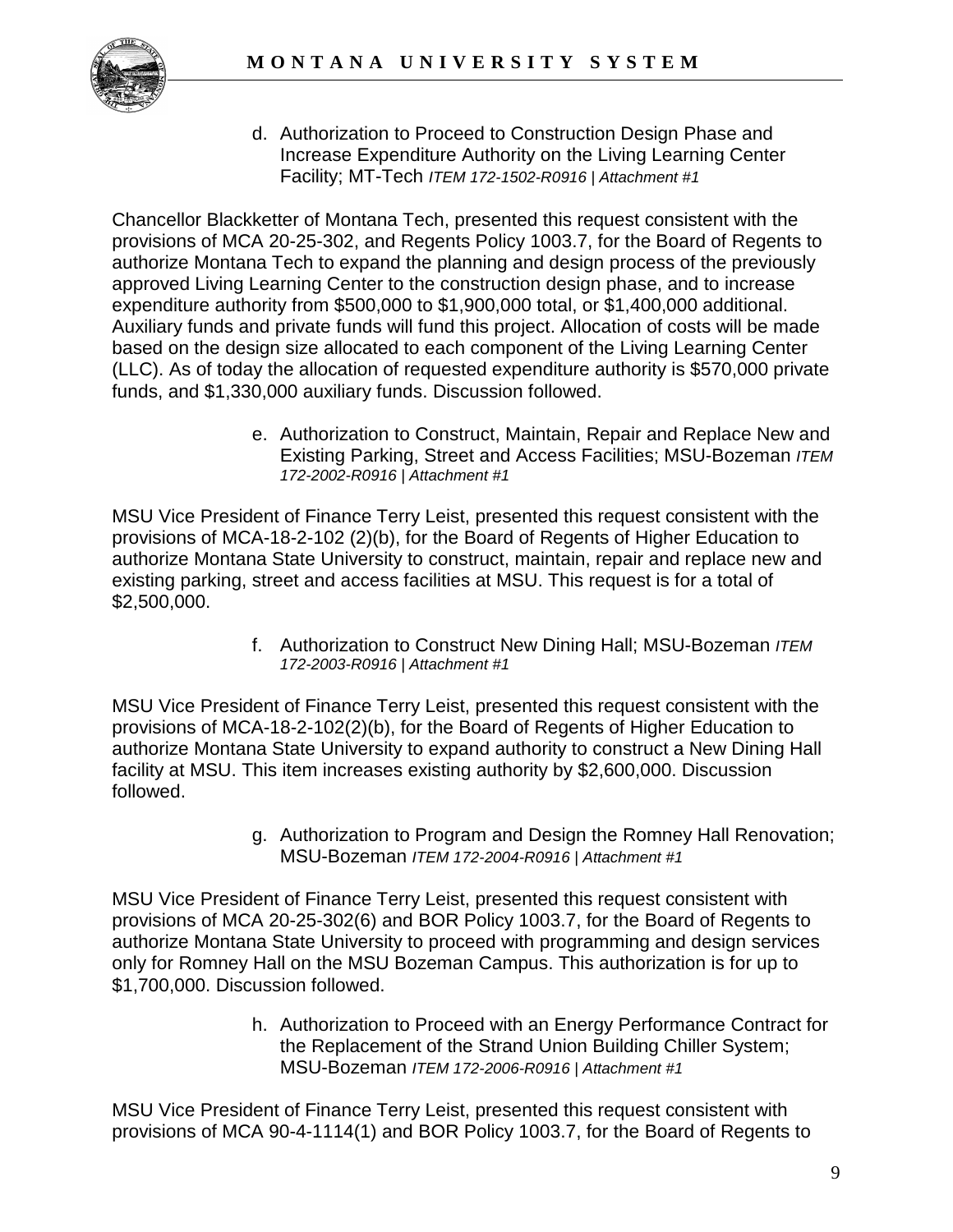

authorize Montana State University to proceed with an Energy Performance Contract for the replacement of the chiller system at the Strand Union Building on the MSU Bozeman Campus. This authorization is for up to \$1,250,000.

## **INFORMATION**

a. Naming Workgroup Update

Deputy Commissioner for Communications & Human Resources Kevin McRae, provided an update on the Naming Workgroup which stemmed from a discussion at the recent May meeting. This workgroup consists of the UM Foundation President, Mr. Shane Giese; MSU Alumni Foundation President, Mr. Chris Murray; Regent Martha Sheehy; Regent Fran Albrecht; President Engstrom; OCHE Legal Counsel Viv Hammill and himself. Discussions have been had about cultivating donors and potential gifts while maintaining the interests and obligations of the Board of Regents. This workgroup will be present at the upcoming November Board meeting with Foundation Representatives to provide a more thorough presentation about which policies we might be able to review going forward for this process. Discussion followed.

## Public Comment

Mr. John Bohlinger spoke to a recent editorial from the Billings Gazette and in support of providing educational opportunities to address the needs of people in the eastern part of the state.

Mr. David Trost, President/CEO of St. John's Ministry Organization, spoke to the importance of long-term care services and skilled nursing facilities across the state and spoke in support of the proposed RN to BSN degree program at MSU-Billings.

Mr. John Felton, CEO of Riverstone Health Systems, spoke in support of the proposed RN to BSN degree program at MSU-Billings.

Mr. Richard Brown, Vice President of Wildband Inc., spoke in support of engaging the Billings and Eastern MT business community to determine what the higher education needs are specific to this area, and how they can best be met by our local institution. In addition to support the implementation of a plan that would allow this to happen.

Ms. BJ Gilmore, Chief Nursing Officer at St. Vincent's Healthcare, spoke in support of the proposed RN to BSN degree program at MSU-Billings.

Ms. Laurie Smith, Chief Nursing Officer for Billings Clinic spoke in support of the proposed RN to BSN degree program at MSU-Billings.

Mr. Sam Forstag ASUM President spoke in support of the newly formed MUS naming workgroup mentioned by Deputy Commissioner McRae and spoke in support of including a student voice in this workgroup.

Ms. Haley Cox an MSU Student, spoke in support of changing the naming process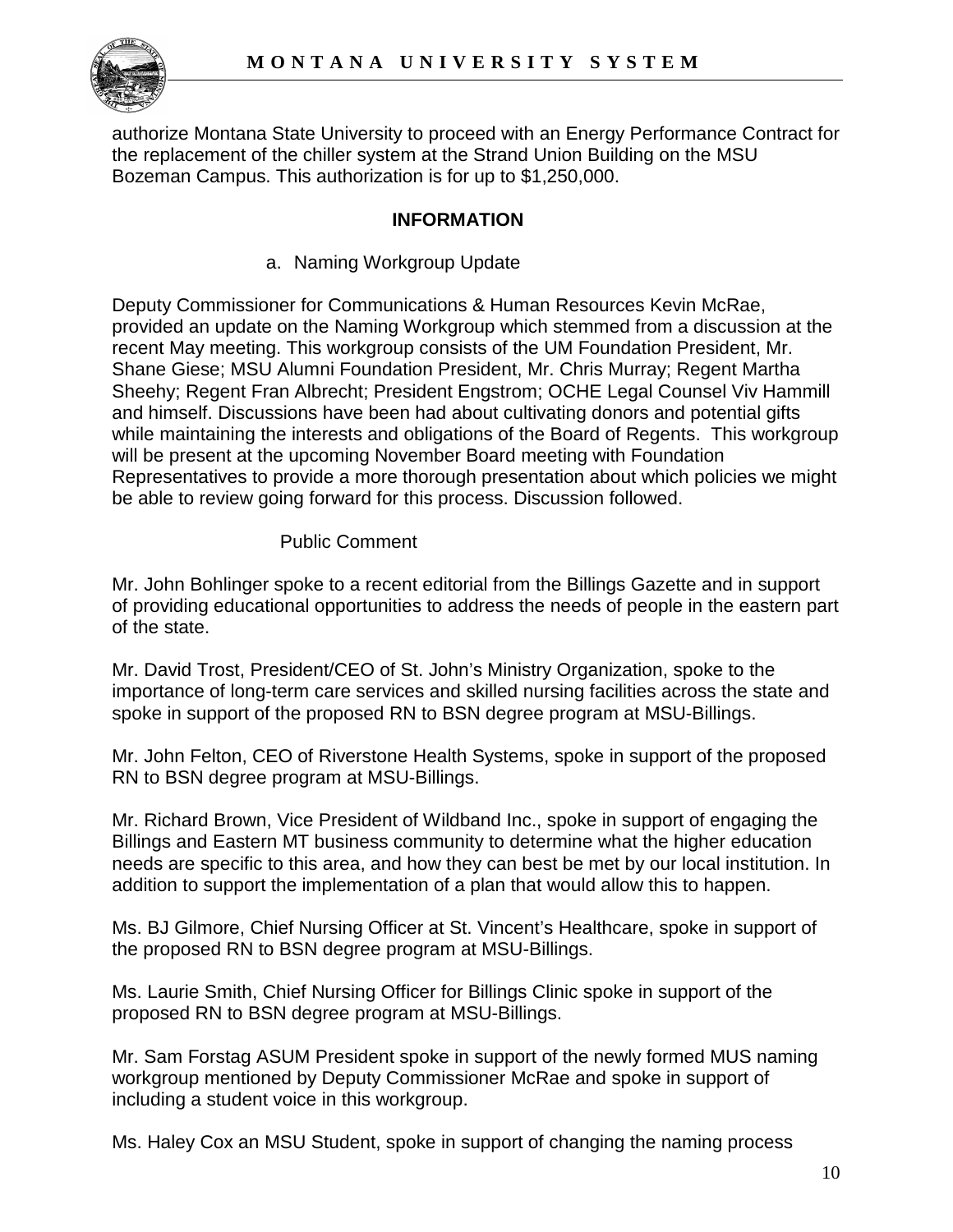

within the MUS.

Mr. Alex Lee an MSU Student, spoke in support of changing the naming process within the MUS.

Mr. David Wanzenried, charged the Board with reviewing how the integration of MSUB into MSU is working in relation to enrollment and other issues. He spoke in support of looking at a higher level of autonomy for this particular institution.

Mr. Dennis Sulser, representing St. Vincent Healthcare, spoke in support of expansion of healthcare programs, specifically nursing programs and occupational therapy programs.

Ms. Karen Costello, spoke in support of the allied health programs.

Regent Nystuen expressed his appreciation to MSU-Billings for their hospitality and thanked the local community leaders for their engaging conversations. He spoke in support of the Romney design proposal and spoke in support of the naming workgroup.

Meeting Recessed at 5:02pm

#### **Thursday, September 15th**

The meeting reconvened at 8:19 AM with Regent Tuss and Regent Nystuen excused.

Staff and Compensation Committee

### **CONSENT**

#### Staff Items

- a. MSU-Bozeman; *ITEM 172-2000-R0916*
- b. MSU-Billings; *ITEM 172-2700-R0916*
- c. MSU-Northern; *ITEM 172-2800-R0916*
- d. Great Falls College-MSU; *ITEM 172-2900-R0916*
- e. UM-Missoula; *ITEM 172-1000-R0916 | Attachment #1*
- f. MT-Tech; *ITEM 172-1500-R0916*
- g. UM-Western; *ITEM 172-1600-R0916*
- h. OCHE; *ITEM 172-100-R0916*
- i. Policy 407 Employee Equity Interest Laskin; UM-Missoula *ITEM 172-1001-R0916 | Attachment #1*

#### **Emeriti Faculty**

- a. Amundson; MSU-Billings *ITEM 172-2701-R0916*
- b. McNally; MSU-Billings *ITEM 172-2702-R0916*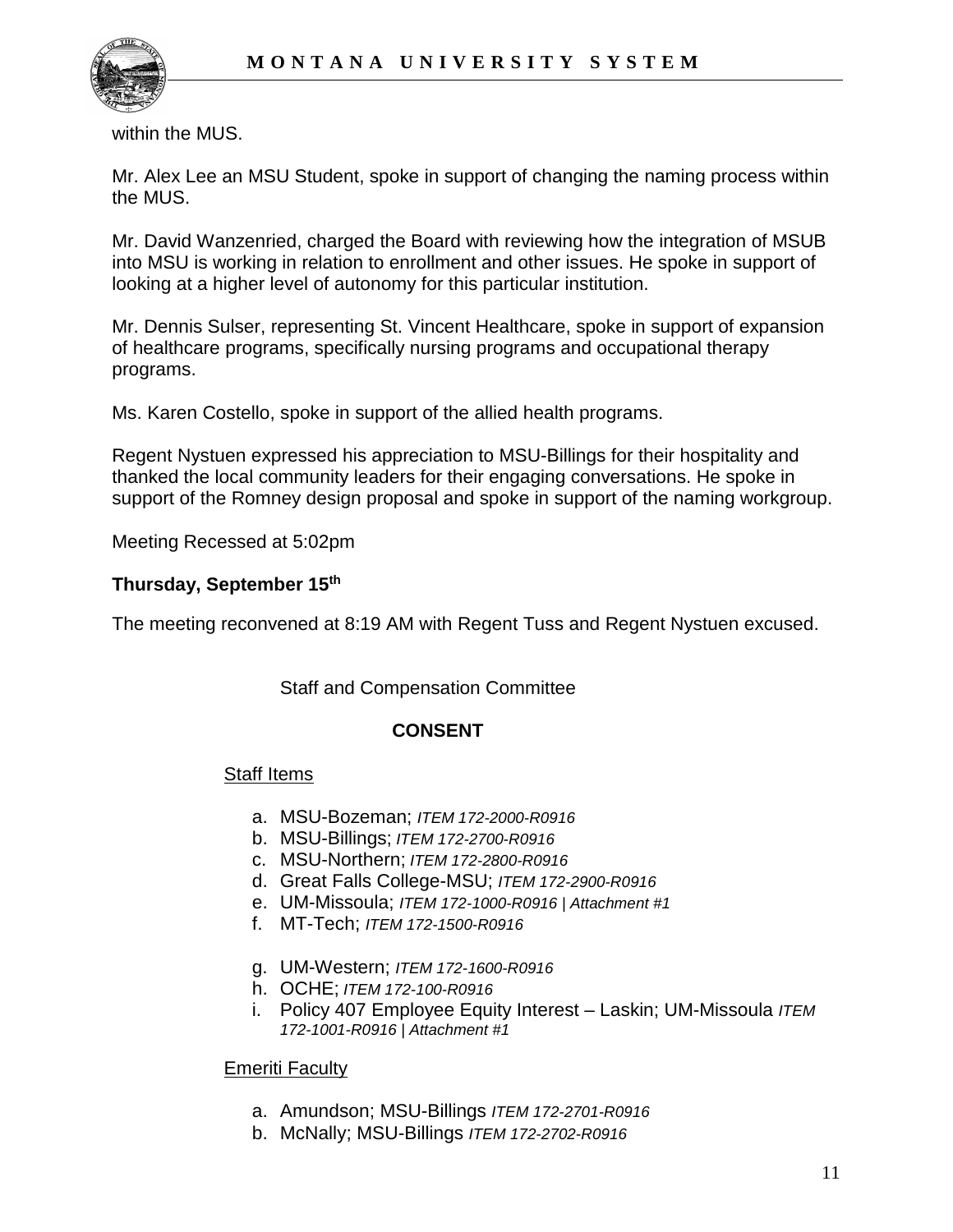

- c. Brown; UM-Missoula *ITEM 172-1005-R0916*
- d. Duffield; UM-Missoula *ITEM 172-1006-R0916*
- e. Gaskill; UM-Missoula *ITEM 172-1007-R0916*
- f. Gianchetta; UM-Missoula *ITEM 172-1008-R0916*
- g. Jakes; UM-Missoula *ITEM 172-1009-R0916*
- h. Morin; UM-Missoula *ITEM 172-1010-R0916*
- i. Morton; UM-Missoula *ITEM 172-1011-R0916*
- j. Munro; UM-Missoula *ITEM 172-1012-R0916*
- k. Pape; UM-Missoula *ITEM 172-1013-R0916*
- l. Richards; UM-Missoula *ITEM 172-1014-R0916*

Deputy Commissioner Kevin McRae provided a brief overview of the staff and emeriti faculty items listed on the consent agenda.

### **INFORMATION**

a. Review of Board of Regents Contract Policy 711.2 | *Attachment #1*

Deputy Commissioner McRae discussed the current policy in place and provided a review of the policy to date. He noted the interests in ability to recruit for various positions on campuses to help maintain high-quality staff. He noted limits and expectations to current employment contracts under this policy. He noted that suggested changes include adding positions of president, chancellor, vice president, vice chancellor, or dean/CEO for discussion/negotiations for two year contract discussions. Discussion followed.

b. Overview of MUS/Employee Joint Venture Policy 407 | *Attachment #1*

Deputy Commissioner McRae provided an update on Policy 407 and how the process works. He reminded attendees that the Board of Regents Policy 407 ensures compliance with statutory provisions that address MUS faculty involvement in private business where intellectual property is developed of benefit to a university. The pertinent policy and statutory language appears below. University leaders are prepared to address questions such as: (1.) After the BOR approves a Policy 407 item for a campus, does the campus leadership monitor all aspects of the agreement for its duration to ensure it continues to be effective, responsible, and in the university's best interest? (2.) How do the research activities (compensable or not) that are pertinent to a Policy 407 situation relate to or affect the normal teaching, research and service load the faculty member should be carrying for the university? Both President Cruzado and President Engstrom spoke to this process from the campus perspective. Discussion followed.

Academic, Research and Student Affairs Committee

### **CONSENT**

- a. Level II Memorandum (from May submission)
- b. MRPIP Candidates: OCHE *ITEM 172-101-R0916*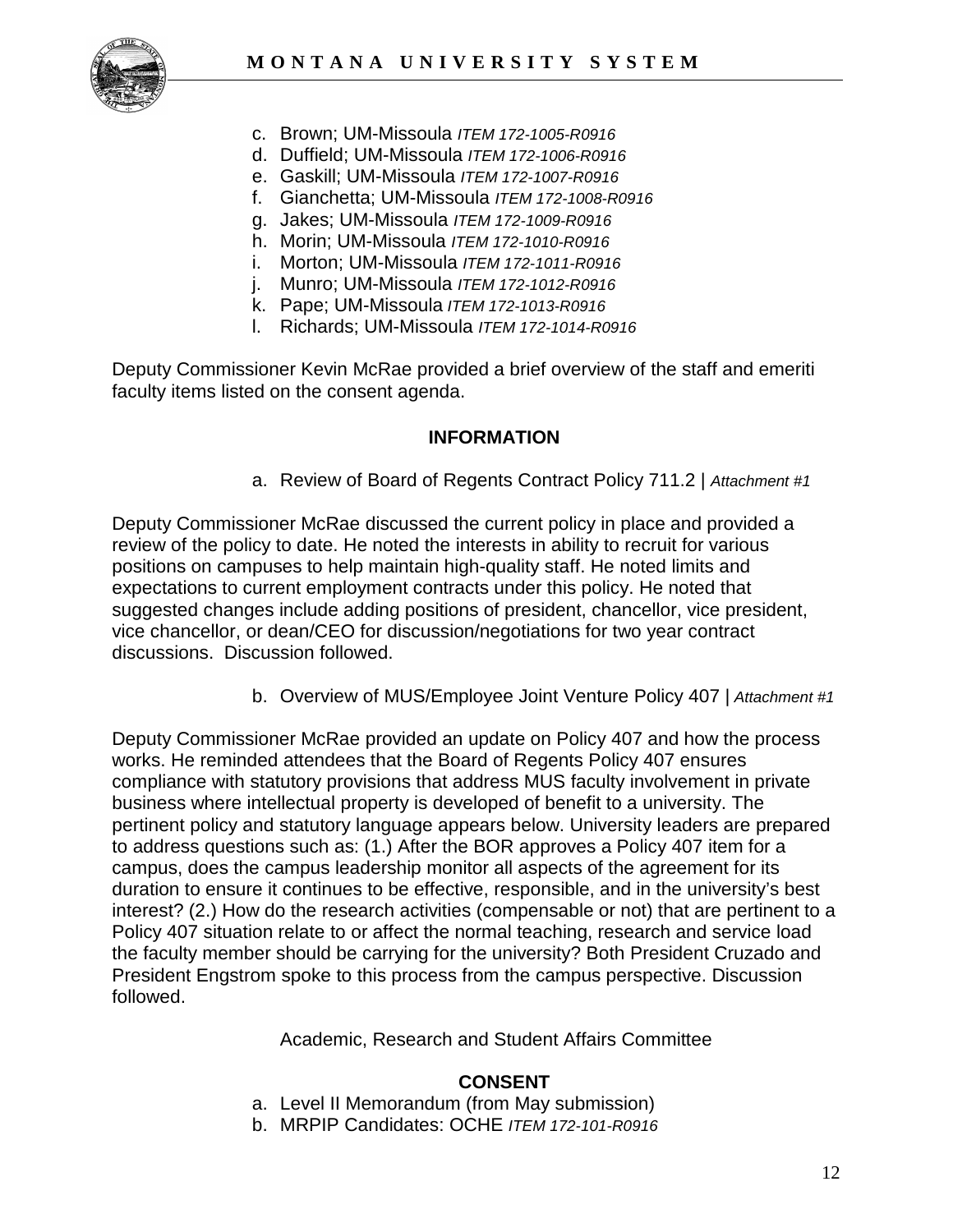

Deputy Commissioner Cech provided a brief update on the items listed under the consent agenda. Discussion followed.

### **ACTION**

a. Level II Memorandum (September submission*)*

Deputy Commissioner Cech spoke to the process related to these submissions. He spoke to each request from the following campuses: MSU-Bozeman and MSU-Billings. Discussion followed.

### **INFORMATION**

a. Student Affairs Update-Suicide Prevention and Student Mental Health Task Force Report *Attachment #1*

Director of Student Affairs Mr. Ron Muffick and panel members: Betsy Asserson, Mike Frost, Matt Caires and Brian Kassar provided an update on the efforts to date on behalf of the Suicide Prevention and Student Mental Health Task Force. The panel presented their recommendations before the board which include: requiring each MUS campus to have a licensed mental health clinician on staff or readily available; establishing guidelines for MUS campuses to ensure appropriate individuals and groups are receiving evidence-based suicide prevention training; develop a formal process by which staff across campuses can consult with each other about programming and services; they noted that for those campuses that provide medical care on campuses, they should adhere to the recommendations outlined in the United States Preventive Services Task Force Report on depression screening. They suggested requiring MUS campuses to complete the depression screening survey to establish baseline practices, obstacles to implementation, needed resources, in addition to a follow up survey to measure outcomes; requiring that the MUS provide necessary resources, including compulsory ongoing training for mental health professional and the formation of a depression screening consortium to encourage implementation and overcome obstacles; review potential programs and policies; increase partnerships and increasing communication between all involved; developing efficiencies, best practices and sharing resources; explore funding/resource availability and determine funding sources to increase mental health services to students; in addition to having the MUS host a biennial summit on student mental health and suicide prevention.

In conclusion significant efforts are conducted on campuses throughout the Montana University System to address student mental health needs, including suicide prevention. Campus stakeholders are interested in providing additional services and developing best practices and collaborative approaches but are limited due to resources and need additional funding in order to increase services. The Office of the Commissioner of Higher Education should lead the system-wide efforts and provide guidance, structure and leadership in development of additional programming and services. Discussion followed.

b. AIMA Update *Tribal Reports*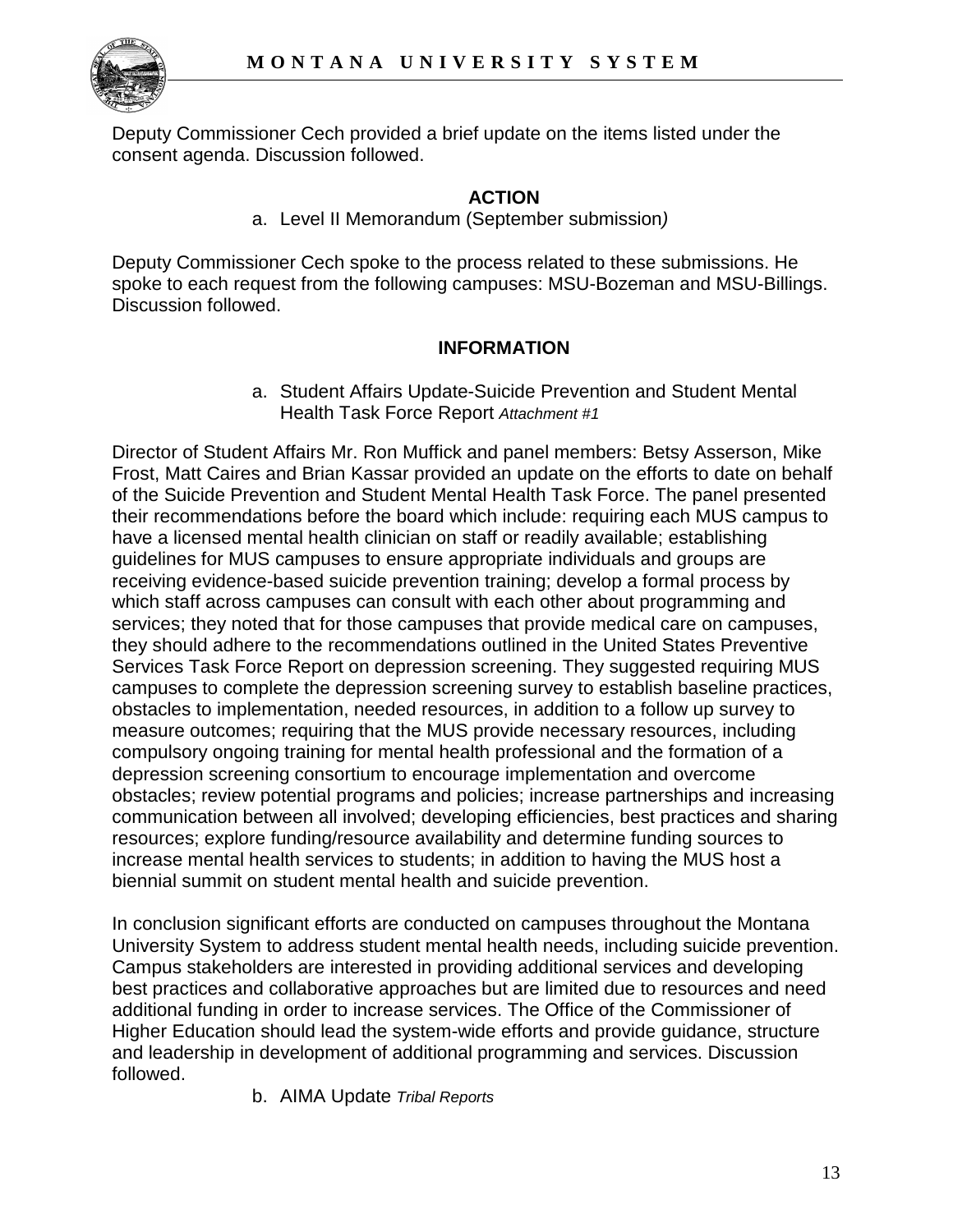

Director of American Indian Minority Achievement and K-12 Partnerships Angela McLean, updated the board on the AIMA Council activities reporting that the council is considering how to elevate the presence of American Indian Student Success Centers, working together to find funding for students to take dual enrollment coursework, the potential for support with student advising and how to better integrate services as well as evaluating how with the MUS serves transfer tribal students. Director McLean provided an update related to the American Indian Scholars Program noting that each campus will submit a plan for Year 2 by the end of October this year. She spoke to the Educational Talent Search program, noting that their grant was approved and will be funded for another 5 years. She then discussed Dual Enrollment related to the Gear UP Program, noting that 255 Gear UP students completed at least one Dual Enrollment course. Discussion followed.

## c. PLA Update *Attachment #1*

Dr. Stephen Lodmell, UM; Ms. Sue Jones, OCHE and Ms. Elizabeth Engebreston, Student Representative, provided an update on behalf of the PLA Council. They noted that many students come to higher education with some form of college-level prior learning. They discussed recent meetings and the timeline to date including the feedback from campuses for guided year 1 priorities such as unit-specific PLA policy/guideline documents, enable tracking, transcription and transfer of PLA credits, research and recommend PLA fee structures, enhance visibility and outreach, especially to veterans organizations and further explore partnerships with the Montana workforce that include apprenticeships and internships. In summary the PLA Council has established lines of communications with campuses, made measureable progress on year 1 priorities related to policies, tracking, transcription, transfer, fees, outreach, and collaboration with workforce learning. Charges going forward include raising PLA awareness on campus and within the community as well as provide regular PLA training across campuses.

Ms. Sue Jones provided an update on the USA Fund Grant noting that through collaboration with the Governor's Office, the Office of the Commissioner of Higher Education was awarded a \$350,000 grant to help build a broader and deeper infrastructure to assess prior learning that may be eligible for college credit. With particular attention on Montana's veterans and adult learners, the United Student Aid (USA) Funds award is designed to help the Montana University System (MUS) scale up credit for prior learning, with a focus on: expanding communication and awareness of resources for veterans; building PLA options within the HealthCARE Montana grant; assisting with the implementation of Prior Learning Assessment (PLA) policy; and considering ways to meet the needs of the adult learner. Discussion followed.

d. Online Learning Report

Deputy Commissioner Cech noted this update comes in each September as an update on the number of online programs across Montana.

e. Accreditation Report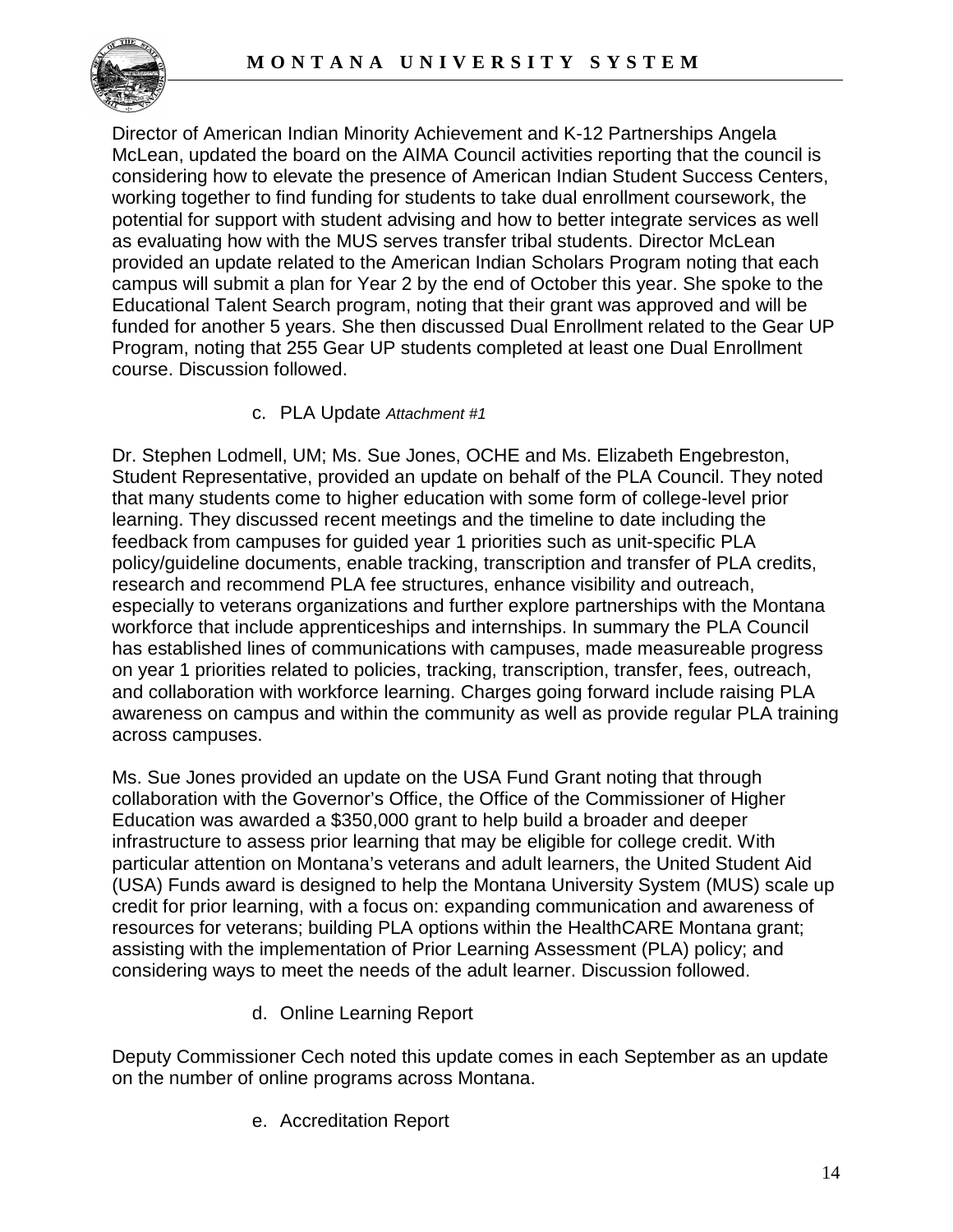

Deputy Commissioner Cech noted this report shows that all campuses are on schedule with their NWCCU review schedules. Currently all campuses are accredited by NWCCU and moved to the revised standards.

f. Level I Memorandum (June)

Deputy Commissioner Cech discussed the process behind these approvals; noting that they include minor changes and are approved at the Commissioner's Office via direction of the board.

g. Intent to Plan Proposals (June and July)

Deputy Commissioner Cech noted the programs listed below are under development and have completed the necessary intent to plan documentation. Discussion followed.

**Programs Under Development**

(Completed Intent to Plans) *Submitted July 2016 - Expiration March 2018*

**University of Montana**

[Center for Enterprise and Executive Development](http://mus.edu/che/arsa/IntenttoPlan/2016/UM/I2P_UM_July2016_CenterforEnterpriseandExecutiveDevelopment.pdf)

**Montana State University-Bozeman**

[BS Environmental Engineering](http://mus.edu/che/arsa/IntenttoPlan/2016/MSU/I2P_MSU_July2016_BSEnvironmentalEngineering.pdf)

[Western Lands and Peoples Center](http://mus.edu/che/arsa/IntenttoPlan/2016/MSU/I2P_MSU_July2016_WesternLandsandPeoplesCenter.pdf)

*Submitted June 2016 - Expiration February 2018*

**University of Montana**

[Data Science MS](http://mus.edu/che/arsa/IntenttoPlan/2016/UM/I2P_UM_June2016_Data%20Science%20MS.pdf)

[Computer Science Teaching minor](http://mus.edu/che/arsa/IntenttoPlan/2016/UM/I2P_UM_June2016_ComputerSci%20Teaching%20Minor.pdf)

[Community Health & Prevention Science option in MPH](http://mus.edu/che/arsa/IntenttoPlan/2016/UM/I2P_UM_June2016_Comm%20Health%20Prev%20Sci%20option%20MPH.pdf)

[Occupational Therapy MS/OT](http://mus.edu/che/arsa/IntenttoPlan/2016/UM/I2P_UM_June2016_Occupational%20Therapy.pdf)

[MBA/MPA Joint Degree](http://mus.edu/che/arsa/IntenttoPlan/2016/UM/I2P_UM_June2016_MPA-MBA.pdf)

[Medical Claims Specialist CTS -](http://mus.edu/che/arsa/IntenttoPlan/2016/UM/I2P_UM_June2016_Medical%20Claims%20Specialist%20CTS.pdf) Missoula College

**Montana State University-Bozeman**

[BS Landscape Architecture](http://mus.edu/che/arsa/IntenttoPlan/2016/MSU/I2P_MSU_June2016_BS%20Landscape%20Architecture.pdf)

[Gradate Certificate-Culturally and Linguistically Diverse Education](http://mus.edu/che/arsa/IntenttoPlan/2016/MSU/I2P_MSU_June%202016_GradCert%20Cul&Ling%20Diverse%20Ed.pdf)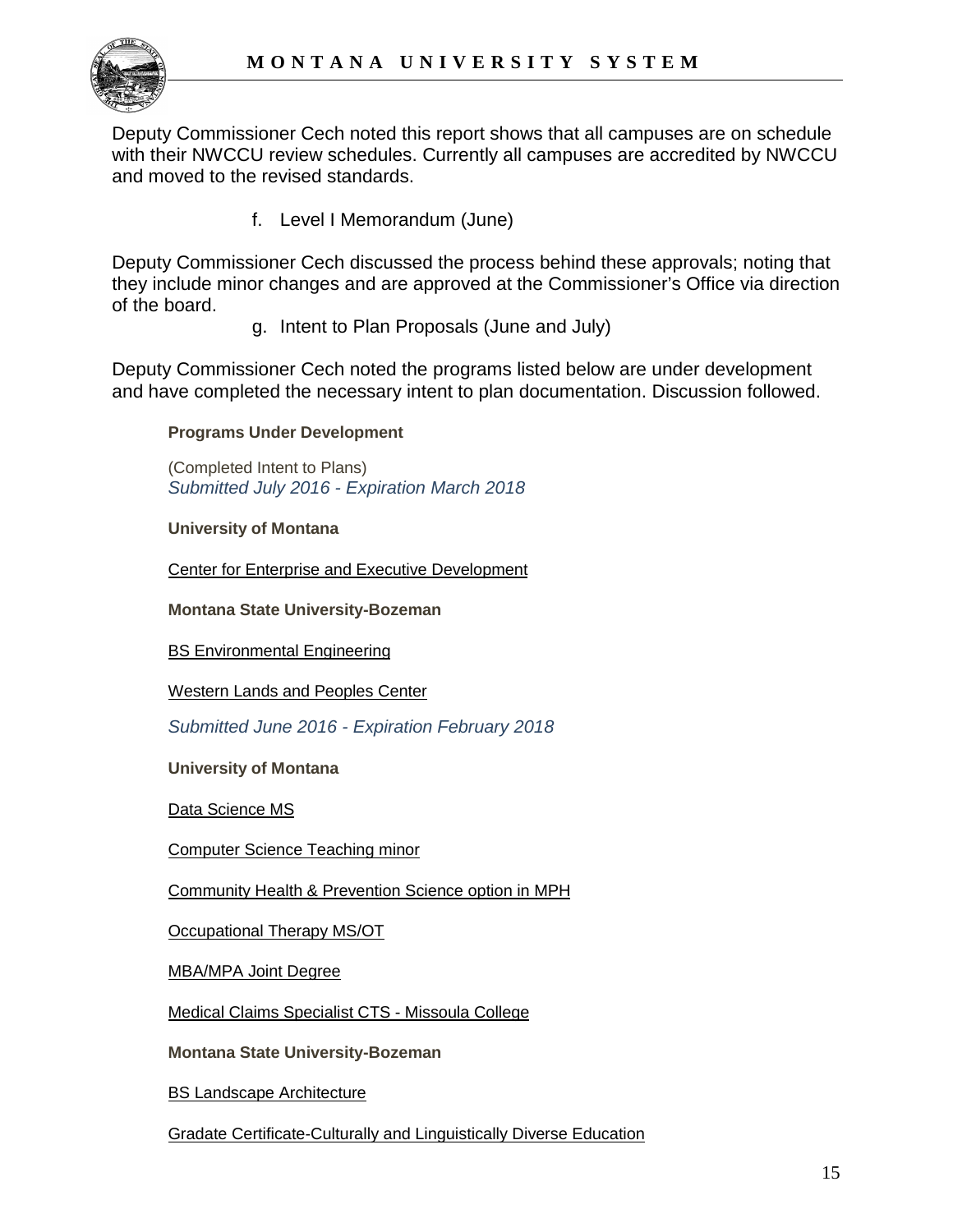

#### [PhD in Statistics-Statistics Education Specialization](http://mus.edu/che/arsa/IntenttoPlan/2016/MSU/I2P_MSU_June2016_PhD%20Statistics%20Stats%20Ed.pdf)

[Pollinator Health Center](http://mus.edu/che/arsa/IntenttoPlan/2016/MSU/I2P_MSU_June2016_Pollinator%20Health%20Center.pdf)

**Montana State University-Northern**

[College of Health Sciences](http://mus.edu/che/arsa/IntenttoPlan/2016/MSUN/I2P_MSUN_June2016_College%20of%20Health%20Sciences.pdf)

*Submitted May 2016 - Expiration January 2018*

**Flathead Valley Community College**

[Programing and Game Development \(AAS\)](http://mus.edu/che/arsa/IntenttoPlan/2016/FVCC/I2P_FVCC_May2016_Programming_Game_Development.pdf)

[Medical Lab Technician \(AAS\)](http://mus.edu/che/arsa/IntenttoPlan/2016/FVCC/I2P_FVCC_May2016_Medical_Lab_Tech.pdf)

[Automotive Service Technician \(certificate\)](http://mus.edu/che/arsa/IntenttoPlan/2016/FVCC/I2P_FVCC_May2016_Automotive_Tech.pdf)

**Montana State University-Bozeman**

[Early Childhood Education & Child Services](http://mus.edu/che/arsa/IntenttoPlan/2016/MSU/I2P_MSU_May2016_ECECS_Child_Dev_Option.pdf) (Child Development option)

[Early Childhood Education & Child Services \(ECE: P-3 option\)](http://mus.edu/che/arsa/IntenttoPlan/2016/MSU/I2P_MSU_May2016_ECECS_P-3_Option.pdf)

[Montana Engineering Education Research Center](http://mus.edu/che/arsa/IntenttoPlan/2016/MSU/I2P_MSU_May2016_MEERC.pdf)

[Biomedical Engineering \(minor\)](http://mus.edu/che/arsa/IntenttoPlan/2016/MSU/I2P_MSU_May2016_Minor_Biomedical_Eng.pdf)

**Montana State University-Billings**

[RN to BSN Completion program](http://mus.edu/che/arsa/IntenttoPlan/2016/MSUB/I2P_MSUB_May2016_%20RN_to_BSN.pdf)

Lieutenant Governor Mike Cooney spoke in support of the Suicide Taskforce and PLA updates. He also spoke in support of the proposed RN to BSN degree program at MSU-Billings.

Committee Reports & Action

- Two-Year and Community College Committee
- Administrative, Budget, & Audit Oversight Committee

## **CONSENT**

- a. Montana Family Education Savings Program Bank Plan Product Enhancements; OCHE *ITEM 172-102-R0916*
- b. Authorization to Enter Lease Arrangement with Missoula Urban Transportation District for Construction and Operation of Bus Shelter; UM-Missoula *ITEM 172-1015-R0916 | Attachment #1 |*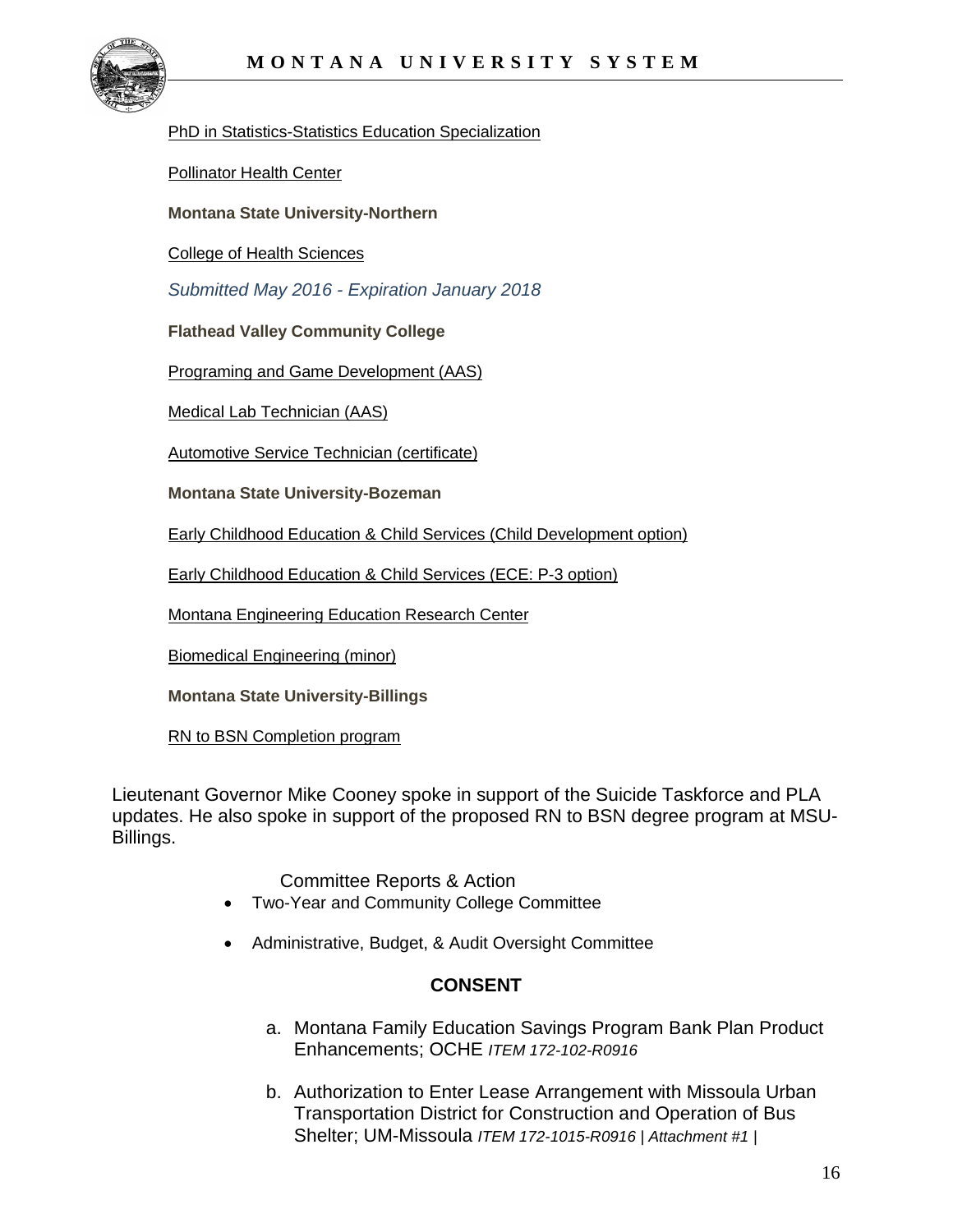

*Attachment #2*

- c. Authorization to Enter into an Off Campus Classroom Lease; Gallatin College-MSU *ITEM 172-2001-R0916*
- d. Authorization to Execute a Lease for Montana Public Broadcasting Service; MSU *ITEM 172-2005-R0916*

A motion for approval of the Budget Consent Agenda, items a.-d. was made by Regent Johnstone; the motion passed 5-0 (Regent Tuss and Regent Nystuen excused).

# **ACTION**

Budget Presentation & Discussion – Trevor/Jensen/Christian

- a. FY 2017 Operating Budgets; OCHE *ITEM 172-103-R0916*
	- All Funds Summary
	- MUS Operating Budgets System Information and Campus Specific Information

A motion for approval of action item a. Item 172-103-R0916 was made by Regent Johnstone; the motion passed 5-0 (Regent Tuss and Regent Nystuen excused).

> b. Authorization to Design a New Academic Building Addition to the Phyllis J. Washington Education Center; UM-Missoula *ITEM 172- 1004-R0916*

A motion for approval of action item b. Item 172-1004-R0916 was made by Regent Sheehy; the motion passed 5-0 (Regent Tuss and Regent Nystuen excused).

> c. Authorization to Move Metal Building to Montana Tech and Construct an Underground Mine Education Center; MT-Tech *ITEM 172-1501-R0916 | Attachment #1 | Attachment #2*

A motion for approval of action item c. Item 172-1501-R0916 was made by Regent Johnstone; the motion passed 5-0 (Regent Tuss and Regent Nystuen excused).

> d. Authorization to Proceed to Construction Design Phase and Increase Expenditure Authority on the Living Learning Center Facility; MT-Tech *ITEM 172-1502-R0916 | Attachment #1*

\*\* Inadvertently missed in voting.

e. Authorization to Construct, Maintain, Repair and Replace New and Existing Parking, Street and Access Facilities; MSU-Bozeman *ITEM 172-2002-R0916 | Attachment #1*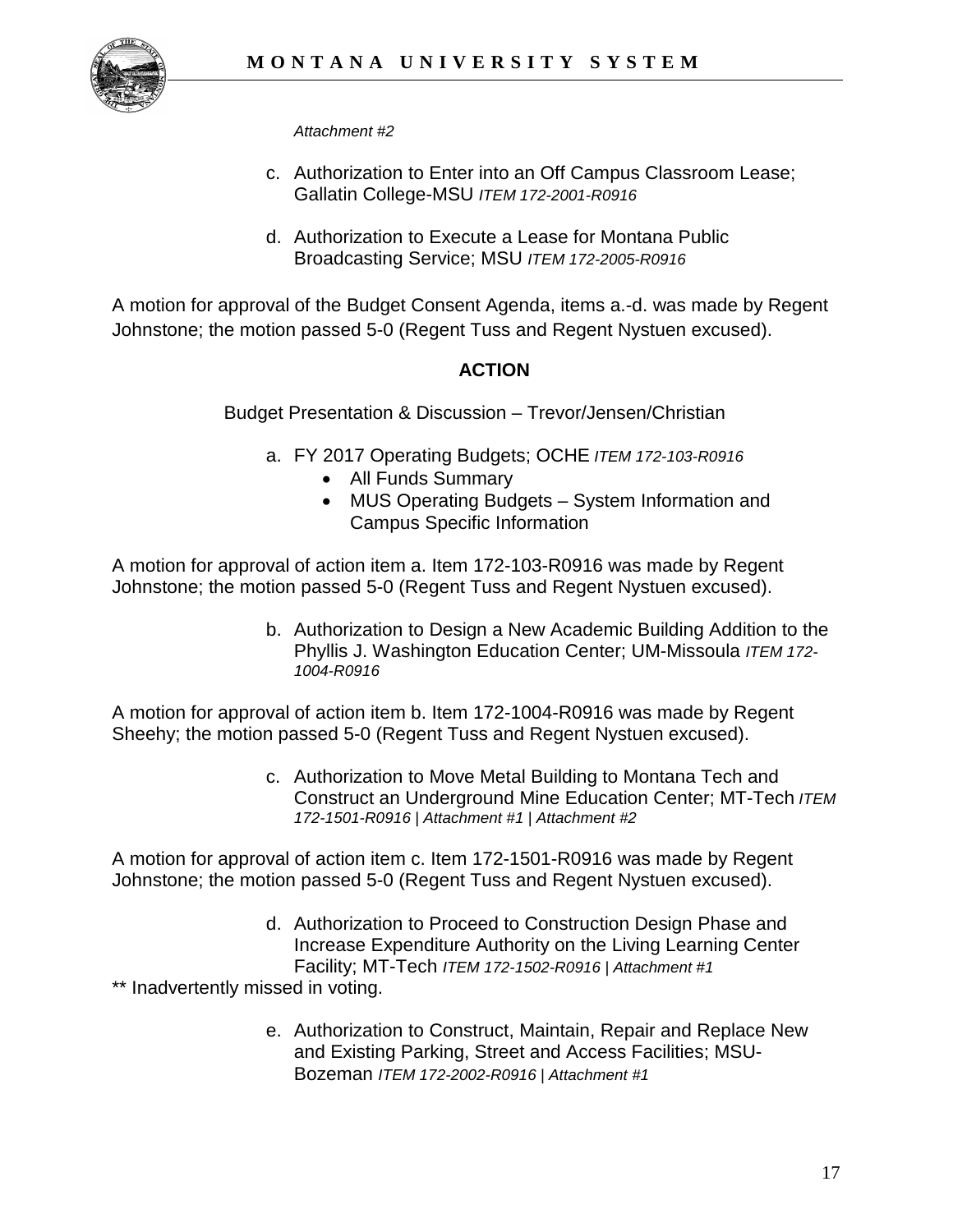

A motion for approval of action item e. Item 172-2002-R0916 was made by Regent Sheehy; motion passed 5-0 (Regent Tuss and Regent Nystuen excused).

> f. Authorization to Construct New Dining Hall; MSU-Bozeman *ITEM 172-2003-R0916 | Attachment #1*

A motion for approval of action item f. Item 172-2003-R0916 was made by Regent Johnstone; motion passed 5-0 (Regent Tuss and Regent Nystuen excused).

> g. Authorization to Program and Design the Romney Hall Renovation; MSU-Bozeman *ITEM 172-2004-R0916 | Attachment #1*

A motion for approval of action item g. Item 172-2004-R0916 was made by Regent Birky; motion passed 5-0 (Regent Tuss and Regent Nystuen excused).

> h. Authorization to Proceed with an Energy Performance Contract for the Replacement of the Strand Union Building Chiller System; MSU-Bozeman *ITEM 172-2006-R0916 | Attachment #1*

A motion for approval of action item h. Item 172-2006-R0916 was made by Regent Johnstone; motion passed 5-0 (Regent Tuss and Regent Nystuen excused).

Staff and Compensation Committee

# **CONSENT**

### Staff Items

- a. MSU-Bozeman; *ITEM 172-2000-R0916*
- b. MSU-Billings; *ITEM 172-2700-R0916*
- c. MSU-Northern; *ITEM 172-2800-R0916*
- d. Great Falls College-MSU; *ITEM 172-2900-R0916*
- e. UM-Missoula; *ITEM 172-1000-R0916 | Attachment #1*
- f. MT-Tech; *ITEM 172-1500-R0916*
- g. UM-Western; *ITEM 172-1600-R0916*
- h. OCHE; *ITEM 172-100-R0916*
- i. Policy 407 Employee Equity Interest Laskin; UM-Missoula *ITEM 172-1001-R0916 | Attachment #1*

A motion for approval of consent agenda staff items a. – i. was made by Regent Johnstone; motion passed 5-0 (Regent Nystuen and Regent Tuss excused).

### **Emeriti Faculty**

- a. Amundson; MSU-Billings *ITEM 172-2701-R0916*
- b. McNally; MSU-Billings *ITEM 172-2702-R0916*
- c. Brown; UM-Missoula *ITEM 172-1005-R0916*
- d. Duffield; UM-Missoula *ITEM 172-1006-R0916*
- e. Gaskill; UM-Missoula *ITEM 172-1007-R0916*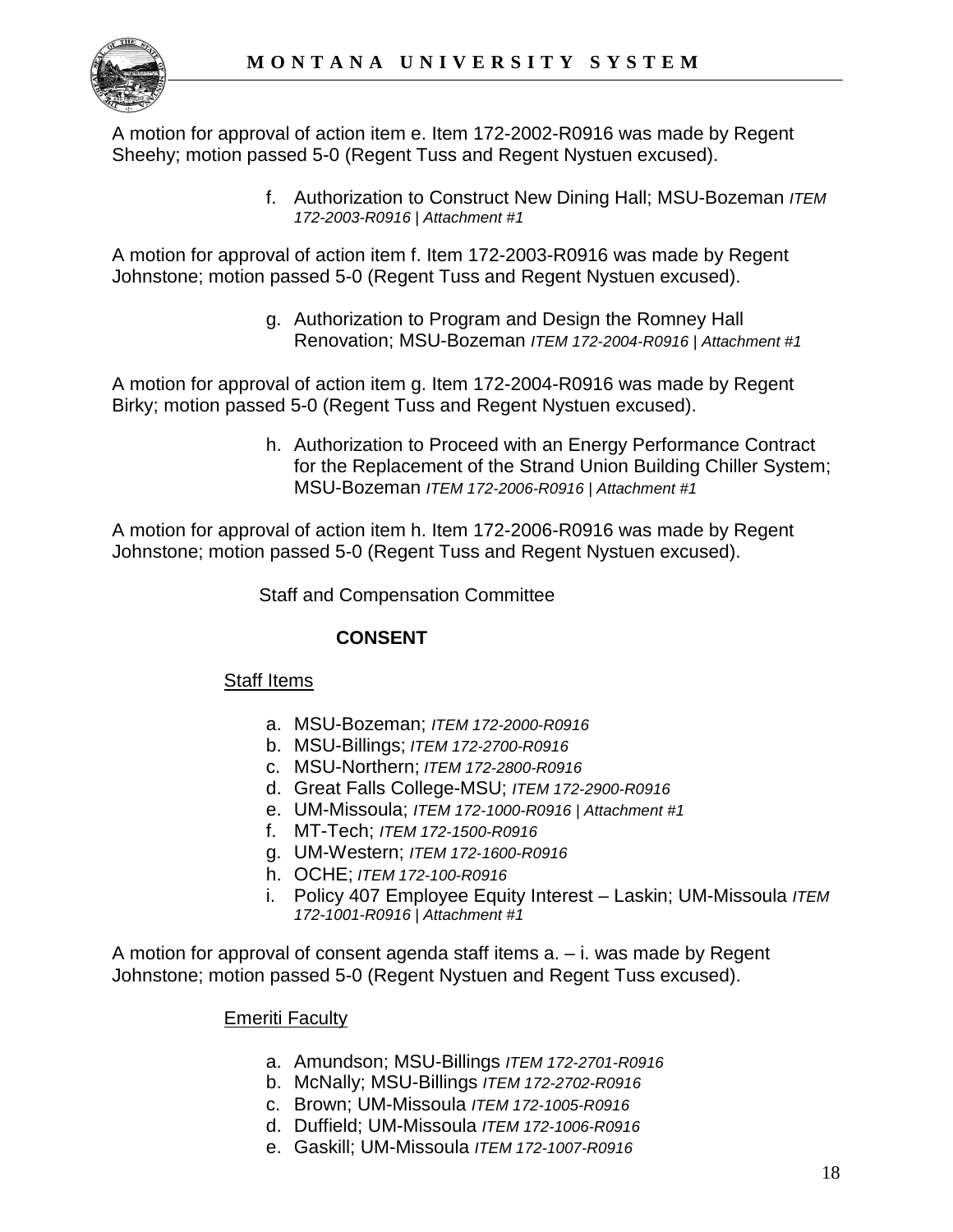

- f. Gianchetta; UM-Missoula *ITEM 172-1008-R0916*
- g. Jakes; UM-Missoula *ITEM 172-1009-R0916*
- h. Morin; UM-Missoula *ITEM 172-1010-R0916*
- i. Morton; UM-Missoula *ITEM 172-1011-R0916*
- j. Munro; UM-Missoula *ITEM 172-1012-R0916*
- k. Pape; UM-Missoula *ITEM 172-1013-R0916*
- l. Richards; UM-Missoula *ITEM 172-1014-R0916*

A motion for approval of consent agenda emeriti items a. - l. was made by Regent Sheehy; motion passed 5-0 (Regent Nystuen and Regent Tuss excused).

Academic, Research and Student Affairs Committee

#### **CONSENT**

- a. Level II Memorandum (from May submission)
- b. MRPIP Candidates: OCHE *ITEM 172-101-R0916*

A motion for approval of consent agenda items a.-b. was made by Regent Sheehy; motion passed 5-0 (Regent Nystuen and Regent Tuss excused).

### **ACTION**

a. Level II Memorandum (September submission*)*

A motion for approval of action item a. item 172-2010-R0916 as listed on the Level II Memorandum was made by Regent Johnstone; motion passed 5-0 (Regent Nystuen and Regent Tuss excused).

A motion for approval of action item a. item 172-2011-R0916 as listed on the Level II Memorandum was made by Regent Johnstone; motion passed 5-0 (Regent Nystuen and Regent Tuss excused).

A motion for approval of action item a. item 172-2012-R0916 as listed on the Level II Memorandum was made by Regent Johnstone; motion passed 5-0 (Regent Nystuen and Regent Tuss excused).

A motion for approval of action item a. item 172-2701-R0916 as listed on the Level II Memorandum was made by Regent Sheehy. Discussion followed; motion passed 5-0 (Regent Nystuen and Regent Tuss excused).

> Public Comment *This portion of the meeting is time certain in that it will not end before 11:35am*

Ms. Melony Schwartz Big Sky Economic Development spoke in support of the RN to BSN program proposed at MSU-Billings.

Ms. Anne Lynam, a sophomore at MSU, spoke in support of evaluating the renaming